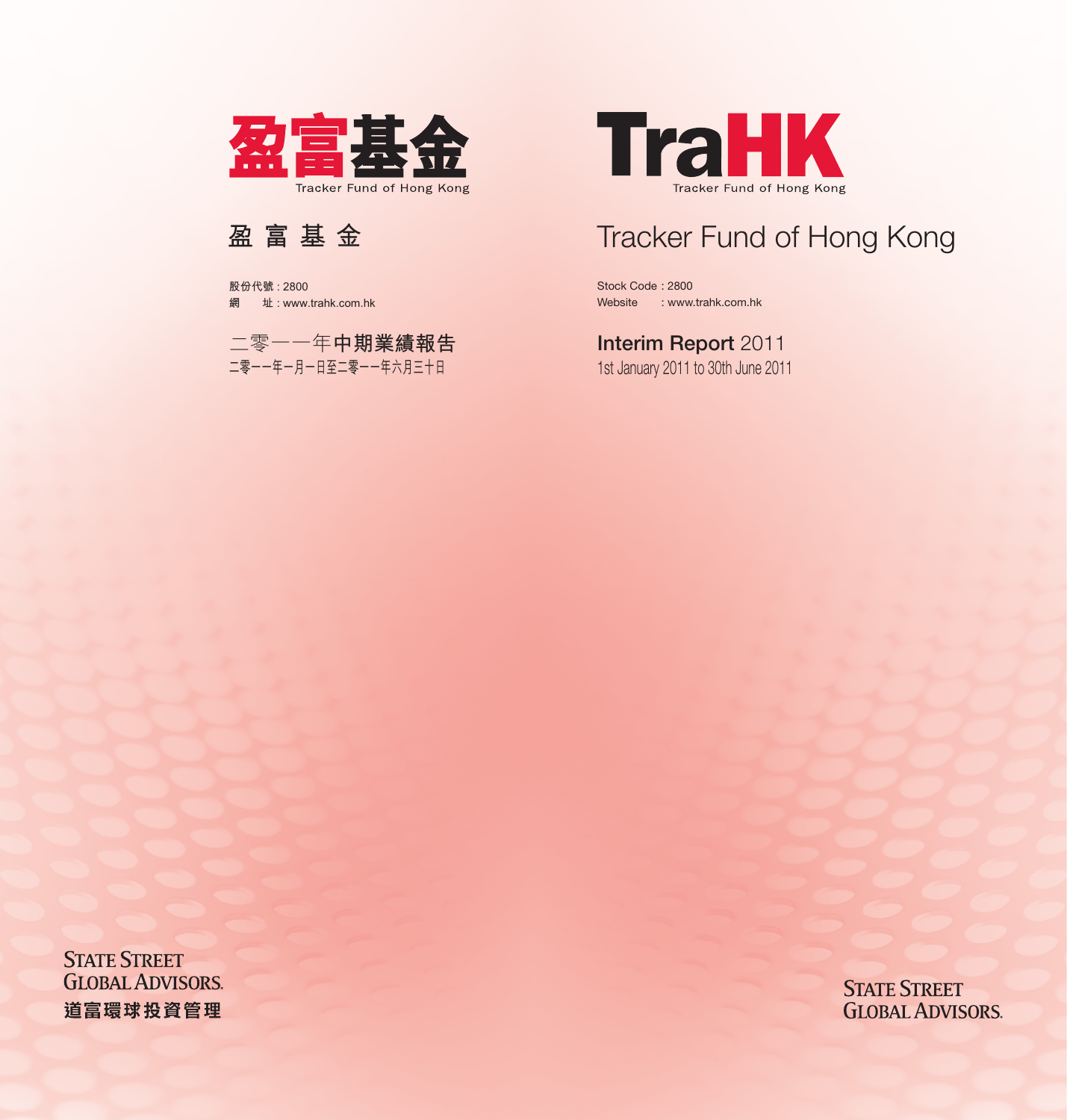### **Tracker Fund of Hong Kong** Interim Report 2011

# Contents

| 1              | Condensed Statement of Net Assets (unaudited)                |
|----------------|--------------------------------------------------------------|
| $\overline{2}$ | Condensed Statement of Comprehensive Income (unaudited)      |
|                | Condensed Statement of Changes in Net Assets Attributable to |
| 3              | Holders of Redeemable Units (unaudited)                      |
| 4              | Condensed Statement of Cash Flows (unaudited)                |
| 5              | Notes to the Unaudited Condensed Financial Statements        |
| 13             | Investment Portfolio (unaudited)                             |
| 15             | Statement of Movements in Investment Portfolio (unaudited)   |
| 17             | Performance Record                                           |
| 18             | Administration and Management                                |
|                |                                                              |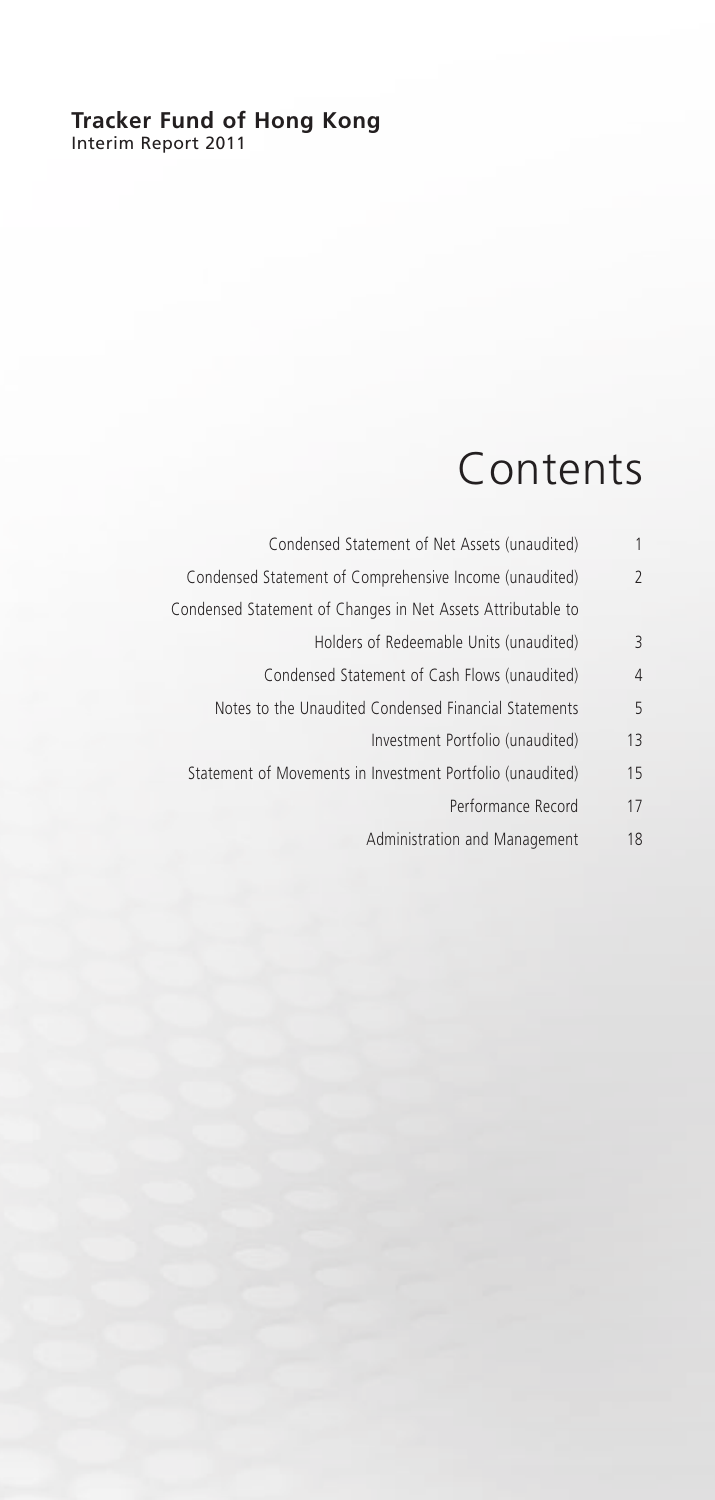# **CONDENSED STATEMENT OF NET ASSETS**

*As at 30th June 2011*

| Assets<br><b>Current assets</b><br>Investments<br>55,577,595,852<br>53, 152, 791, 728<br>Dividends receivable<br>440,228,591<br>57,356,296<br>Amounts receivable on issue of units<br>262,557<br>Other accounts receivable and<br>prepayments<br>282,668<br><b>Bank balances</b><br>7(d)<br>447,810,357<br>89,961,441<br><b>Total assets</b><br>56,465,917,468 53,300,417,020<br><b>Liabilities</b><br><b>Current liabilities</b><br>Management fee payable<br>5,171,431<br>5,139,723<br>Trustee fee payable<br>5,171,431<br>Index license fee payable<br>2,105,378<br>Registrar fee payable<br>145,919<br>Other accounts payable and accruals<br>544,593<br>728,284<br>Liabilities (excluding net assets<br>attributable to holders of<br>redeemable units)<br>13,138,752<br>13,102,359<br>Net assets attributable to holders<br>of redeemable units (at bid market<br>prices)<br>56,452,778,716<br>53,287,314,661<br>Adjustments from bid market prices to<br>last traded market prices<br>5<br>84,907,651<br>89,888,106<br>Net assets attributable to holders<br>of redeemable units (at last traded<br>56, 537, 686, 367 53, 377, 202, 767<br>market prices)<br>5 | Note | (UNAUDITED)<br>30.06.2011<br>HK\$ | (AUDITED)<br>31.12.2010<br>HK\$ |
|-----------------------------------------------------------------------------------------------------------------------------------------------------------------------------------------------------------------------------------------------------------------------------------------------------------------------------------------------------------------------------------------------------------------------------------------------------------------------------------------------------------------------------------------------------------------------------------------------------------------------------------------------------------------------------------------------------------------------------------------------------------------------------------------------------------------------------------------------------------------------------------------------------------------------------------------------------------------------------------------------------------------------------------------------------------------------------------------------------------------------------------------------------------------------|------|-----------------------------------|---------------------------------|
|                                                                                                                                                                                                                                                                                                                                                                                                                                                                                                                                                                                                                                                                                                                                                                                                                                                                                                                                                                                                                                                                                                                                                                       |      |                                   |                                 |
|                                                                                                                                                                                                                                                                                                                                                                                                                                                                                                                                                                                                                                                                                                                                                                                                                                                                                                                                                                                                                                                                                                                                                                       |      |                                   |                                 |
|                                                                                                                                                                                                                                                                                                                                                                                                                                                                                                                                                                                                                                                                                                                                                                                                                                                                                                                                                                                                                                                                                                                                                                       |      |                                   |                                 |
|                                                                                                                                                                                                                                                                                                                                                                                                                                                                                                                                                                                                                                                                                                                                                                                                                                                                                                                                                                                                                                                                                                                                                                       |      |                                   |                                 |
|                                                                                                                                                                                                                                                                                                                                                                                                                                                                                                                                                                                                                                                                                                                                                                                                                                                                                                                                                                                                                                                                                                                                                                       |      |                                   |                                 |
|                                                                                                                                                                                                                                                                                                                                                                                                                                                                                                                                                                                                                                                                                                                                                                                                                                                                                                                                                                                                                                                                                                                                                                       |      |                                   |                                 |
|                                                                                                                                                                                                                                                                                                                                                                                                                                                                                                                                                                                                                                                                                                                                                                                                                                                                                                                                                                                                                                                                                                                                                                       |      |                                   | 44,998                          |
|                                                                                                                                                                                                                                                                                                                                                                                                                                                                                                                                                                                                                                                                                                                                                                                                                                                                                                                                                                                                                                                                                                                                                                       |      |                                   |                                 |
|                                                                                                                                                                                                                                                                                                                                                                                                                                                                                                                                                                                                                                                                                                                                                                                                                                                                                                                                                                                                                                                                                                                                                                       |      |                                   |                                 |
|                                                                                                                                                                                                                                                                                                                                                                                                                                                                                                                                                                                                                                                                                                                                                                                                                                                                                                                                                                                                                                                                                                                                                                       |      |                                   |                                 |
|                                                                                                                                                                                                                                                                                                                                                                                                                                                                                                                                                                                                                                                                                                                                                                                                                                                                                                                                                                                                                                                                                                                                                                       |      |                                   |                                 |
|                                                                                                                                                                                                                                                                                                                                                                                                                                                                                                                                                                                                                                                                                                                                                                                                                                                                                                                                                                                                                                                                                                                                                                       |      |                                   |                                 |
|                                                                                                                                                                                                                                                                                                                                                                                                                                                                                                                                                                                                                                                                                                                                                                                                                                                                                                                                                                                                                                                                                                                                                                       |      |                                   | 5,139,723                       |
|                                                                                                                                                                                                                                                                                                                                                                                                                                                                                                                                                                                                                                                                                                                                                                                                                                                                                                                                                                                                                                                                                                                                                                       |      |                                   | 1,949,588                       |
|                                                                                                                                                                                                                                                                                                                                                                                                                                                                                                                                                                                                                                                                                                                                                                                                                                                                                                                                                                                                                                                                                                                                                                       |      |                                   | 145,041                         |
|                                                                                                                                                                                                                                                                                                                                                                                                                                                                                                                                                                                                                                                                                                                                                                                                                                                                                                                                                                                                                                                                                                                                                                       |      |                                   |                                 |
|                                                                                                                                                                                                                                                                                                                                                                                                                                                                                                                                                                                                                                                                                                                                                                                                                                                                                                                                                                                                                                                                                                                                                                       |      |                                   |                                 |
|                                                                                                                                                                                                                                                                                                                                                                                                                                                                                                                                                                                                                                                                                                                                                                                                                                                                                                                                                                                                                                                                                                                                                                       |      |                                   |                                 |
|                                                                                                                                                                                                                                                                                                                                                                                                                                                                                                                                                                                                                                                                                                                                                                                                                                                                                                                                                                                                                                                                                                                                                                       |      |                                   |                                 |
|                                                                                                                                                                                                                                                                                                                                                                                                                                                                                                                                                                                                                                                                                                                                                                                                                                                                                                                                                                                                                                                                                                                                                                       |      |                                   |                                 |
|                                                                                                                                                                                                                                                                                                                                                                                                                                                                                                                                                                                                                                                                                                                                                                                                                                                                                                                                                                                                                                                                                                                                                                       |      |                                   |                                 |
|                                                                                                                                                                                                                                                                                                                                                                                                                                                                                                                                                                                                                                                                                                                                                                                                                                                                                                                                                                                                                                                                                                                                                                       |      |                                   |                                 |
|                                                                                                                                                                                                                                                                                                                                                                                                                                                                                                                                                                                                                                                                                                                                                                                                                                                                                                                                                                                                                                                                                                                                                                       |      |                                   |                                 |
|                                                                                                                                                                                                                                                                                                                                                                                                                                                                                                                                                                                                                                                                                                                                                                                                                                                                                                                                                                                                                                                                                                                                                                       |      |                                   |                                 |
|                                                                                                                                                                                                                                                                                                                                                                                                                                                                                                                                                                                                                                                                                                                                                                                                                                                                                                                                                                                                                                                                                                                                                                       |      |                                   |                                 |

The notes on pages 5 to 12 form part of these financial statements.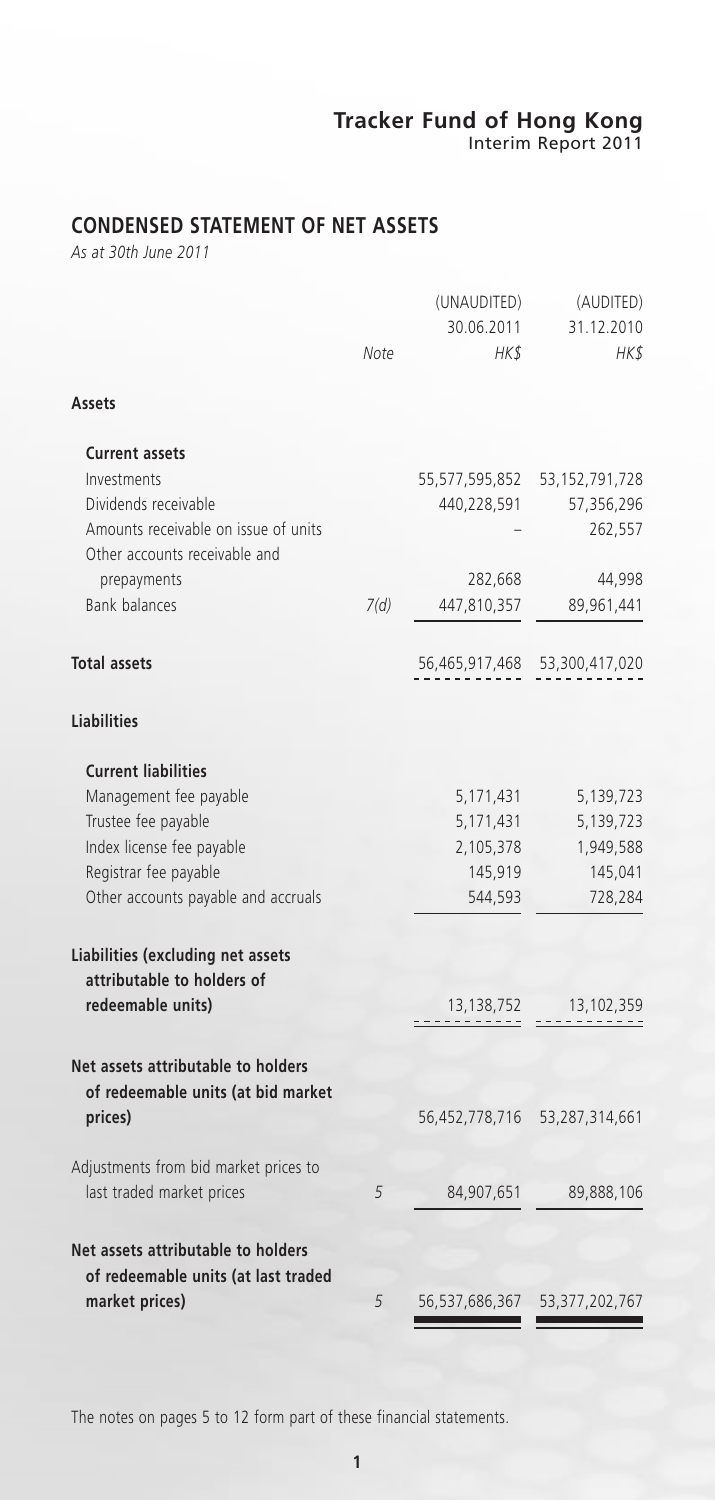Interim Report 2011

# **CONDENSED STATEMENT OF COMPREHENSIVE INCOME**

*For the period ended 30th June 2011*

|                                                                                                                                                                                                                                                                    |                                      | (UNAUDITED)                                                                                                                     |                                                                                                                               |  |
|--------------------------------------------------------------------------------------------------------------------------------------------------------------------------------------------------------------------------------------------------------------------|--------------------------------------|---------------------------------------------------------------------------------------------------------------------------------|-------------------------------------------------------------------------------------------------------------------------------|--|
|                                                                                                                                                                                                                                                                    |                                      | 01.01.2011<br>to                                                                                                                | 01.01.2010<br>to                                                                                                              |  |
|                                                                                                                                                                                                                                                                    | Note                                 | 30.06.2011<br><b>HKS</b>                                                                                                        | 30.06.2010<br>HK \$                                                                                                           |  |
| Income                                                                                                                                                                                                                                                             |                                      |                                                                                                                                 |                                                                                                                               |  |
| <b>Dividends</b><br>Transaction fee<br>Other income<br>Net loss on investments<br><b>Total net loss</b><br><b>Expenses</b>                                                                                                                                         | 4(a)<br>4(b)<br>3                    | 1,103,789,030<br>588,734<br>2,117,467<br>(1,531,230,130)<br>(424,734,899)                                                       | 814,554,467<br>374,447<br>2,177,156<br>(2,902,866,844)<br>(2,085,760,774)                                                     |  |
| Management fee<br>Trustee fee<br>Index license fee<br>Transaction costs on investments<br>Registrar fee<br>Publication and printing expenses<br>Conversion agent fee<br>Audit fee<br>Legal and other professional fees<br>Bank charges<br>Other operating expenses | 7(b)<br>7(c)<br>8(c)<br>8(a)<br>8(b) | 10,504,417<br>10,504,417<br>4,071,144<br>7,831,650<br>820,996<br>690,871<br>558,906<br>163,644<br>127,534<br>188,413<br>296,211 | 9,075,479<br>9,075,479<br>3,015,398<br>5,627,555<br>867,412<br>470,185<br>394,769<br>123,972<br>480,217<br>151,101<br>363,577 |  |
| <b>Total operating expenses</b>                                                                                                                                                                                                                                    |                                      | 35,758,203<br>------                                                                                                            | 29.645.144                                                                                                                    |  |
| <b>Operating loss</b>                                                                                                                                                                                                                                              |                                      | (460, 493, 102)                                                                                                                 | (2, 115, 405, 918)                                                                                                            |  |
| <b>Finance costs</b>                                                                                                                                                                                                                                               |                                      |                                                                                                                                 |                                                                                                                               |  |
| Distributions to holders of<br>redeemable units                                                                                                                                                                                                                    | 12                                   | (312, 779, 025)                                                                                                                 | (226, 919, 100)                                                                                                               |  |
| Loss after distributions and before tax                                                                                                                                                                                                                            |                                      | (773, 272, 127)                                                                                                                 | (2,342,325,018)                                                                                                               |  |
| Withholding tax                                                                                                                                                                                                                                                    | 6                                    | (63, 194, 945)                                                                                                                  | (47, 140, 803)                                                                                                                |  |
| Loss after distributions and tax                                                                                                                                                                                                                                   |                                      | (836, 467, 072)                                                                                                                 | (2,389,465,821)                                                                                                               |  |
| Adjustments from bid market prices to<br>last traded market prices                                                                                                                                                                                                 | 5                                    | (4,980,455)                                                                                                                     | 36,923,384                                                                                                                    |  |
| Decrease in net assets attributable to<br>holders of redeemable units from<br>operations                                                                                                                                                                           |                                      | (841, 447, 527)                                                                                                                 | (2,352,542,437)                                                                                                               |  |

The notes on pages 5 to 12 form part of these financial statements.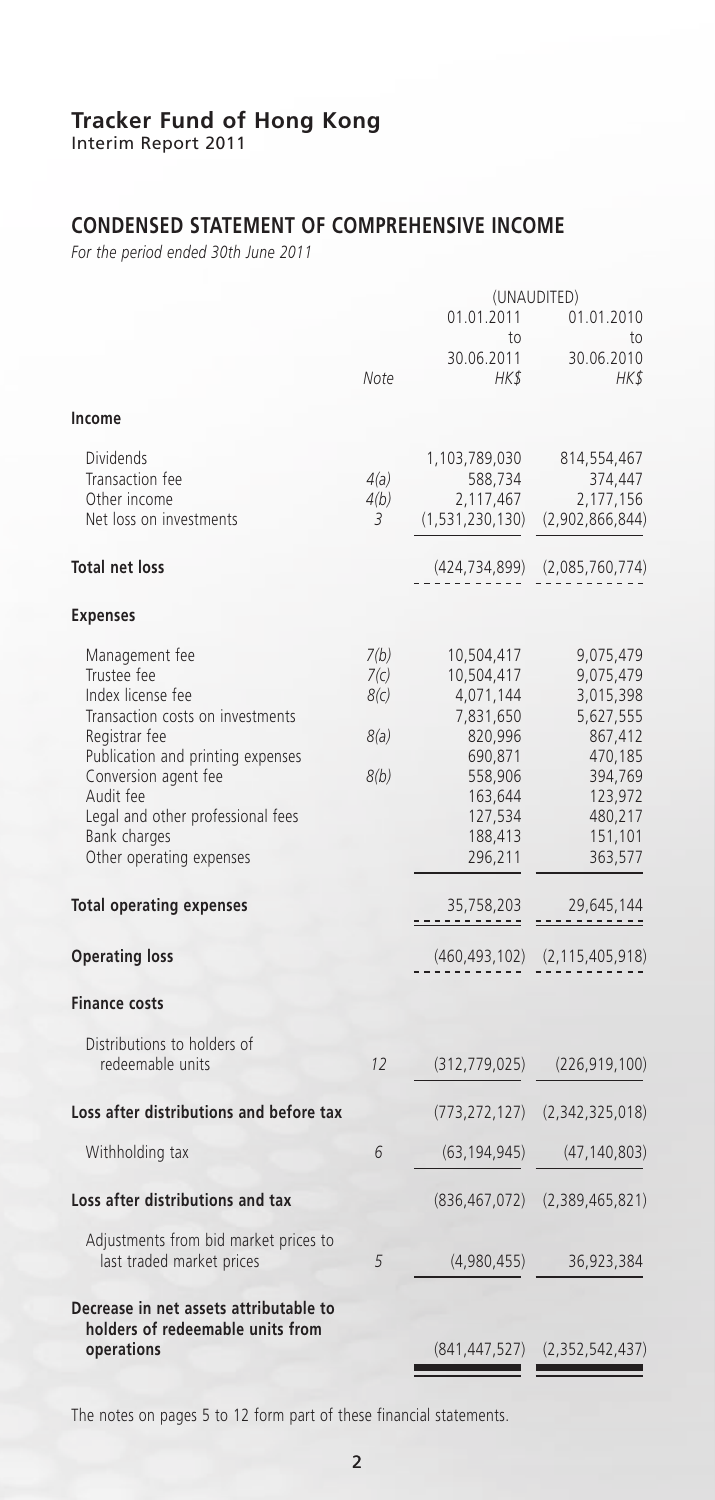Interim Report 2011

# **CONDENSED STATEMENT OF CHANGES IN NET ASSETS ATTRIBUTABLE TO HOLDERS OF REDEEMABLE UNITS**

*For the period ended 30th June 2011*

|                                                                                                            |      | (UNAUDITED)                   |                                        |  |
|------------------------------------------------------------------------------------------------------------|------|-------------------------------|----------------------------------------|--|
|                                                                                                            |      | 01.01.2011                    | 01.01.2010                             |  |
|                                                                                                            |      | to                            | to                                     |  |
|                                                                                                            |      |                               | 30.06.2011 30.06.2010                  |  |
|                                                                                                            | Note | HK\$                          | HK\$                                   |  |
| Net assets attributable to holders of<br>redeemable units at 1st January<br>(at last traded market prices) |      | 53,377,202,767 39,127,011,685 |                                        |  |
| Issue of units                                                                                             |      |                               |                                        |  |
| $-$ In-kind                                                                                                | 9    | 11,590,016,774 8,263,678,322  |                                        |  |
| - Cash component                                                                                           | 9    | 65,204,494                    | 41,791,742                             |  |
|                                                                                                            |      |                               | 11,655,221,268 8,305,470,064           |  |
| Redemption of units                                                                                        |      |                               |                                        |  |
| $-$ In-kind                                                                                                | 9    |                               | $(7,623,545,183)$ $(3,868,748,094)$    |  |
| - Cash component                                                                                           | 9    | (29, 744, 958)                | (17, 493, 921)                         |  |
|                                                                                                            |      |                               | $(7,653,290,141)$ $(3,886,242,015)$    |  |
| Net issue of units                                                                                         |      |                               | 4,001,931,127 4,419,228,049            |  |
| Decrease in net assets attributable to<br>holders of redeemable units from                                 |      |                               |                                        |  |
| operations                                                                                                 |      |                               | $(841, 447, 527)$ $(2, 352, 542, 437)$ |  |
| Net assets attributable to holders of                                                                      |      |                               |                                        |  |
| redeemable units at 30th June<br>(at last traded market prices)                                            |      |                               | 56,537,686,367 41,193,697,297          |  |

The notes on pages 5 to 12 form part of these financial statements.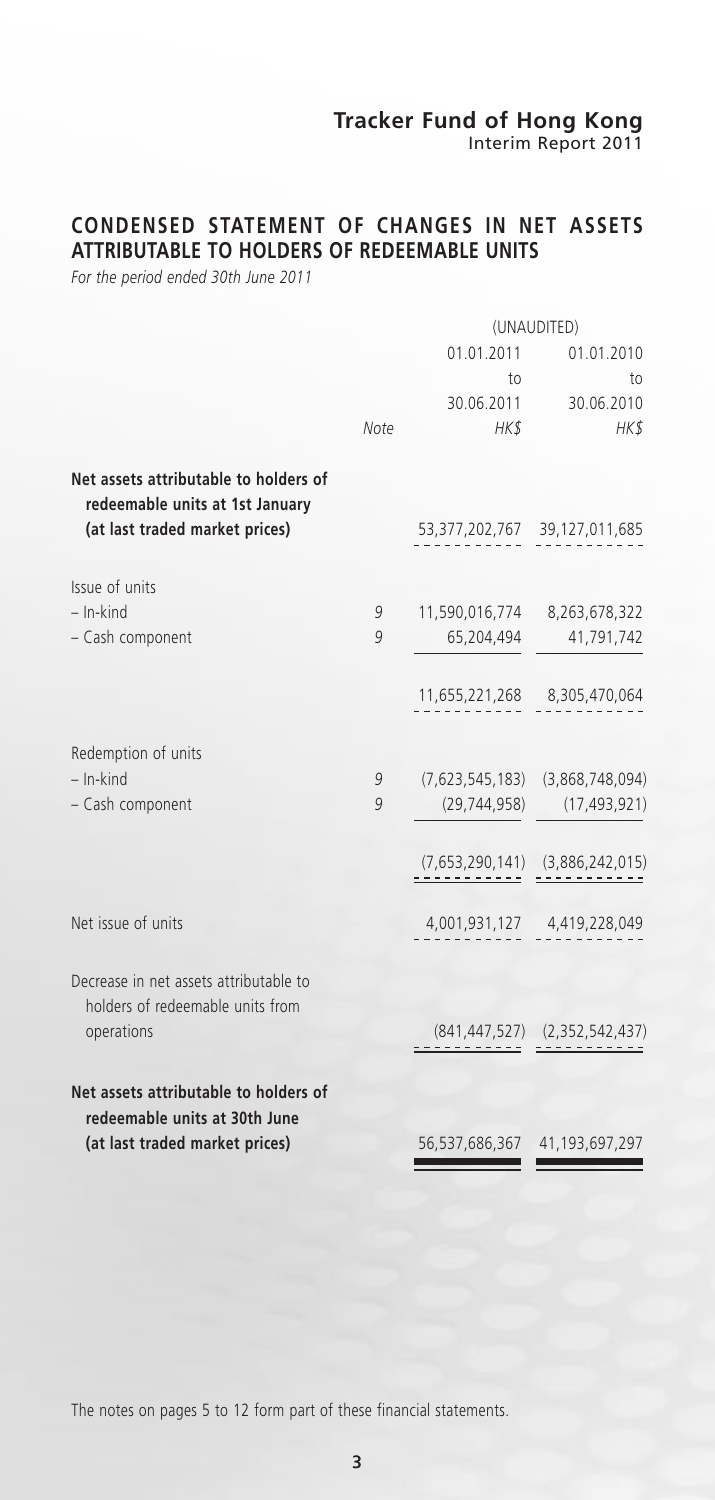Interim Report 2011

# **CONDENSED STATEMENT OF CASH FLOWS**

*For the period ended 30th June 2011*

|                                                       |             | (UNAUDITED)                 |                    |  |
|-------------------------------------------------------|-------------|-----------------------------|--------------------|--|
|                                                       |             | 01.01.2011                  | 01.01.2010         |  |
|                                                       |             | to                          | to                 |  |
|                                                       |             | 30.06.2011                  | 30.06.2010         |  |
|                                                       | Note        | HK\$                        | HK\$               |  |
| Cash flows from operating activities                  |             |                             |                    |  |
| Proceeds from sale of investments                     |             | 3,602,314,212               | 2,573,912,093      |  |
| Payments for purchase of investments                  |             | (3,591,876,875)             | (2, 518, 103, 713) |  |
| Dividends received                                    |             | 657,721,790                 | 611,596,003        |  |
| Transaction fee received                              |             | 615,000                     | 495,000            |  |
| Management fee paid                                   |             | (10, 472, 709)              | (8,802,656)        |  |
| Trustee fee paid                                      |             | (10, 472, 709)              | (8,802,656)        |  |
| Index license fee paid                                |             | (3, 915, 354)               | (2,985,658)        |  |
| Registrar fee paid                                    |             | (820, 118)                  | (849, 180)         |  |
| Publication and printing expenses paid                |             | (759, 668)                  | (818, 657)         |  |
| Transaction costs on investments paid                 |             | (7,831,650)                 | (5,627,555)        |  |
| Conversion agent fee paid                             |             | (540,000)                   | (432,000)          |  |
| Bank charges paid                                     |             | (152, 871)                  | (126, 212)         |  |
| Legal and other professional fees paid                |             | (167, 578)                  | (480, 217)         |  |
| Other operating expenses paid                         |             | (853,089)                   | (711, 953)         |  |
| Net cash generated from                               |             |                             |                    |  |
| operating activities                                  |             | 632,788,381                 | 638,262,639        |  |
| Cash flows from financing activities                  |             |                             |                    |  |
| Cash received on issue of units                       | 9           | 65,467,051                  | 41,791,742         |  |
| Cash paid on redemption of units                      | 9           | (29, 744, 958)              | (17, 493, 921)     |  |
| Interim distribution paid                             | $4(b)$ , 12 | (310, 661, 558)             | (224, 741, 944)    |  |
| Net cash used in financing activities                 |             | (274,939,465)<br>. <u>.</u> | (200, 444, 123)    |  |
| Net increase in cash and                              |             |                             |                    |  |
| cash equivalents                                      |             | 357,848,916                 | 437,818,516        |  |
| Cash and cash equivalents at the                      |             |                             |                    |  |
| beginning of the period                               |             | 89,961,441                  | 56,176,081         |  |
| Cash and cash equivalents at the end<br>of the period |             | 447,810,357                 | 493,994,597        |  |
|                                                       |             |                             |                    |  |
| Analysis of balances of cash and<br>cash equivalents  |             |                             |                    |  |
| <b>Bank balances</b>                                  | 7(d)        | 447,810,357                 | 493,994,597        |  |
|                                                       |             |                             |                    |  |

Please refer to notes 4(b) and 9 for details of major non-cash transactions. The notes on pages 5 to 12 form part of these financial statements.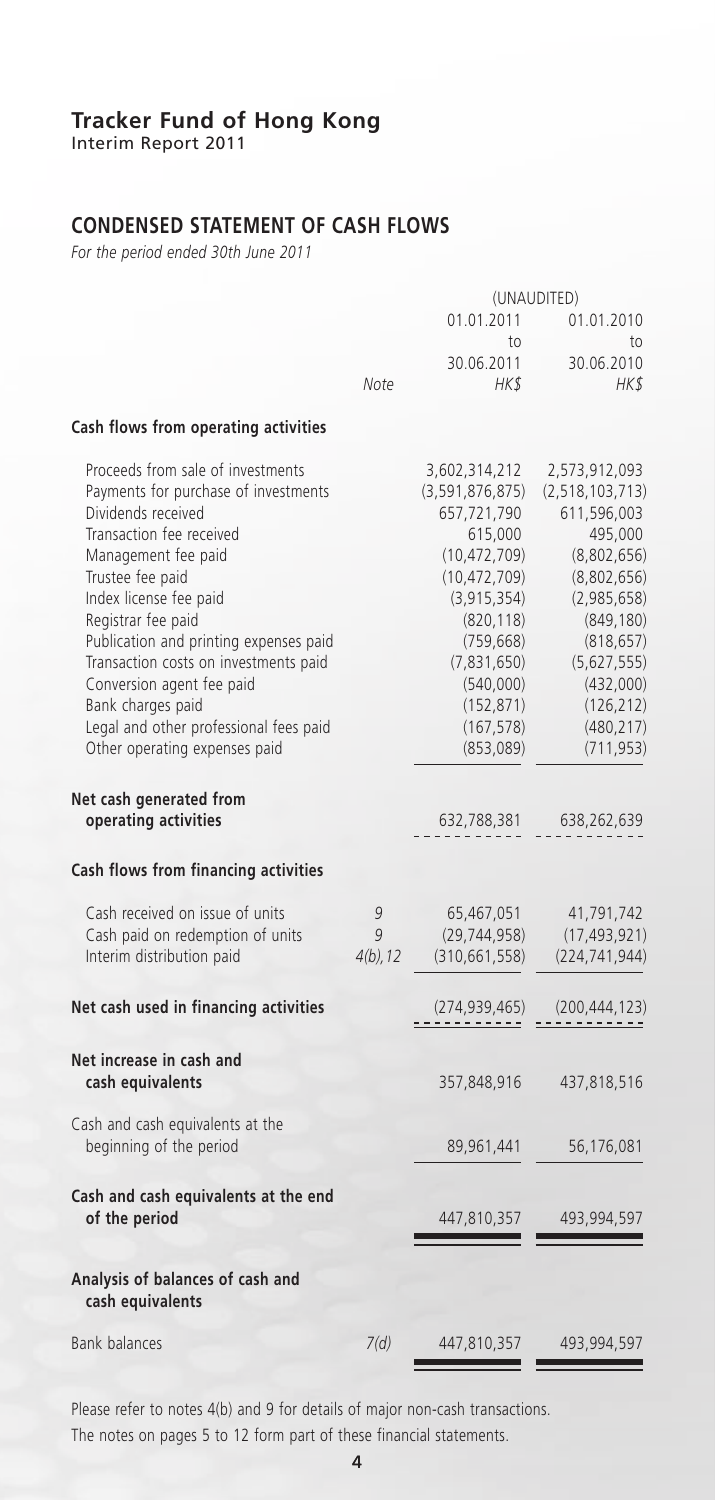# **NOTES TO THE UNAUDITED CONDENSED FINANCIAL STATEMENTS**

#### **1 General information**

Tracker Fund of Hong Kong (the "Fund") is a unit trust which is governed by its Trust Deed dated 23rd October 1999 (the "Trust Deed"). The Fund is authorized by the Securities and Futures Commission of Hong Kong under Section 104(1) of the Hong Kong Securities and Futures Ordinance. The Fund is also listed on the Stock Exchange of Hong Kong Limited (a subsidiary of The Hong Kong Exchanges and Clearing Limited).

The manager and the trustee of the Fund are State Street Global Advisors Asia Limited (the "Manager") and State Street Bank and Trust Company (the "Trustee") respectively.

The Fund's objective is to provide investment results that closely correspond to the performance of the Hang Seng Index (the "Index").

#### **2 Basis of preparation and accounting policies**

Except as described below, these unaudited condensed Interim Financial Statements ("Interim Financial Statements") have been prepared in accordance with Hong Kong Accounting Standard ("HKAS") 34 "Interim Financial Reporting", issued by the Hong Kong Institute of Certified Public Accountants. The Interim Financial Statements are prepared under the historical cost convention as modified by the revaluation of investments and should be read in conjunction with the Annual Financial Statements for the year ended 31st December 2010.

The accounting policies and methods of computation used in the preparation of these Interim Financial Statements are consistent with those used in the Annual Financial Statements for the year ended 31st December 2010.

New and amended standards adopted by the Fund:

Amendment to HKAS 34 "Interim Financial Reporting" is effective for annual periods beginning on or after 1st January 2011. It emphasises the existing disclosure principles in HKAS 34 and adds further guidance to illustrate how to apply these principles. Greater emphasis has been placed on the disclosure principles for significant events and transactions. Additional requirements cover disclosure of changes to fair value measurement (if significant), and the need to update relevant information from the most recent annual report. The change in accounting policy does not have any significant impact on the Fund.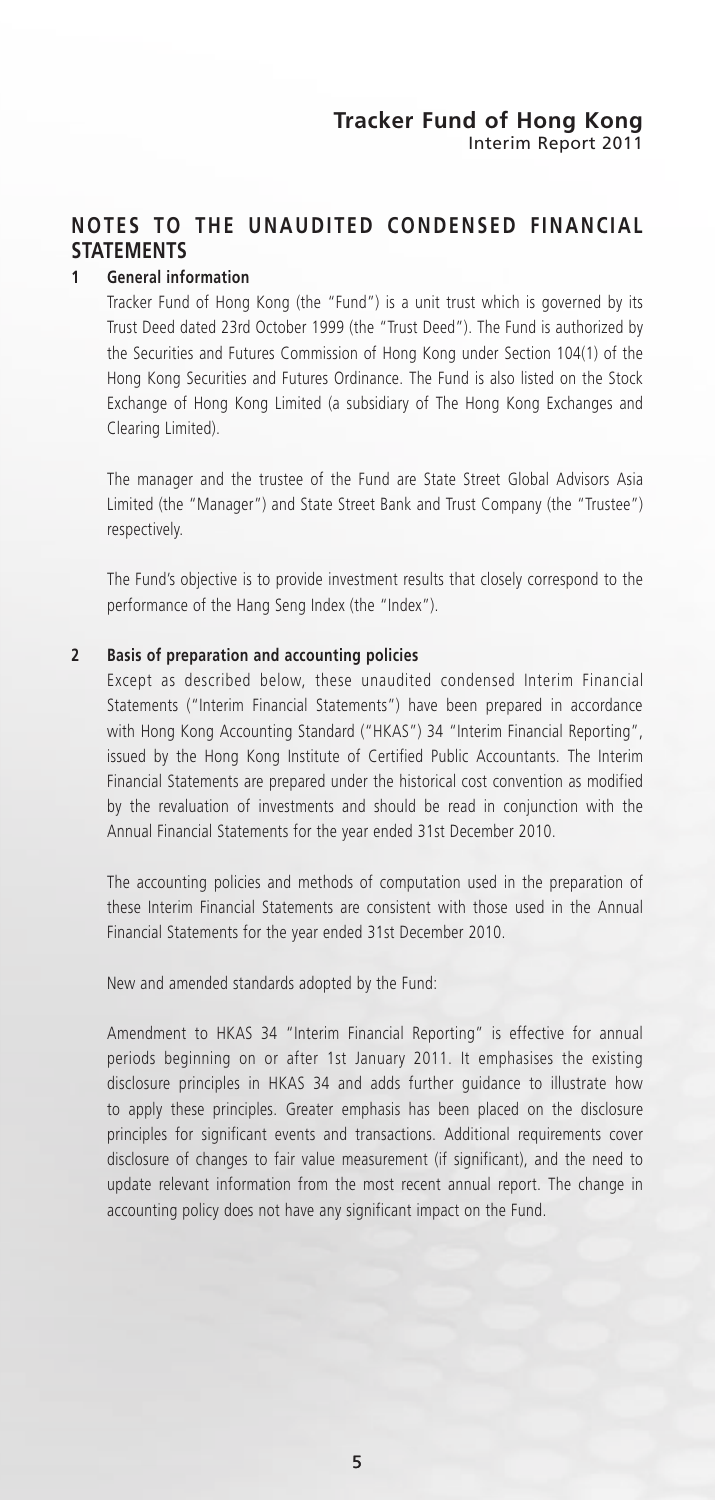Interim Report 2011

# **NOTES TO THE UNAUDITED CONDENSED FINANCIAL STATEMENTS (Continued)**

### **3 Net loss on investments**

|                                               | (UNAUDITED)     |                    |  |
|-----------------------------------------------|-----------------|--------------------|--|
|                                               | 01.01.2011      | 01.01.2010         |  |
|                                               | to              | to                 |  |
|                                               | 30.06.2011      | 30.06.2010         |  |
|                                               | HK\$            | HK\$               |  |
| Change in unrealized gain/loss on investments | (4,507,255,532) | (3, 289, 080, 423) |  |
| Realized gain on sale of investments          | 2,976,025,402   | 386,213,579        |  |
|                                               | (1,531,230,130) | (2,902,866,844)    |  |

#### **4 Income**

*(a) Transaction fee*

Applications to create or redeem units are only made through brokers or dealers (acting either as principal or on behalf of clients) (the "Participating Dealers") which have executed a participation agreement with the Manager, the Trustee, HK Conversion Agency Services Limited and Hong Kong Securities Clearing Company ("HKSCC"). The Fund is entitled to receive a transaction fee of HK\$15,000 per total aggregate creation and redemption application per day per Participating Dealer.

*(b) Other income*

Other income represents registrar charges levied on unitholders (other than HKSCC Nominees) who hold units registered in their own names as at each Record Date for the relevant distribution. Currently, these charges amount to the lower of HK\$80 per year per unitholder and the unitholder's actual distribution entitlement. Such charges are deducted on a half-yearly basis from the half-yearly distributions payable to the relevant unitholders.

### **5 Number of units in issue and net assets attributable to holders of redeemable units**

The Fund's capital is represented by the net assets attributable to holders of redeemable units. Units are issued through an in-kind creation of an Index Basket with the remaining balances in cash, and are redeemed in-kind with the remaining balances in cash. Subscriptions and redemptions of units during the period are shown on the Condensed Statement of Changes in Net Assets Attributable to Holders of Redeemable Units. In accordance with the objectives and risk management policies, the Fund endeavours to invest in appropriate investments while maintaining sufficient liquidity to meet redemption, such liquidity being augmented by disposal of listed securities where necessary.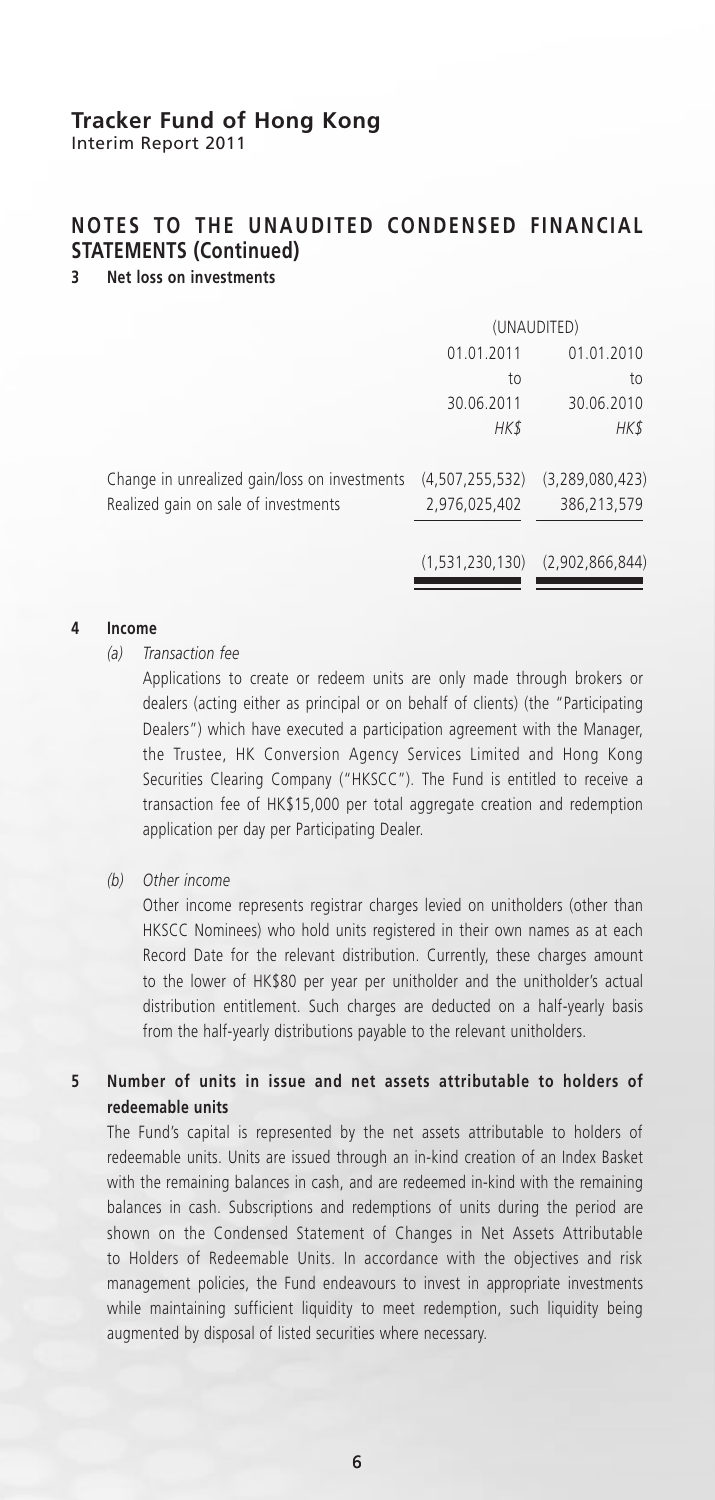### **NOTES TO THE UNAUDITED CONDENSED FINANCIAL STATEMENTS (Continued)**

### **5 Number of units in issue and net assets attributable to holders of redeemable units (Continued)**

In accordance with the provisions of the Fund's Trust Deed, listed investments are stated at the last traded price on the valuation day for the purpose of determining net asset value per unit for creations and redemptions and for various fee calculations. However, the accounting policy of the Fund for the purpose of compliance with HKAS 39 and for reporting purpose is to value its investments at the relevant bid market prices on the Statement of Net Assets date. The difference between the valuation of these investments as stated in the condensed financial statements and the valuation methodology indicated in the Fund's Trust Deed, results in a decrease in value of investments by HK\$84,907,651 as at 30th June 2011 (as at 31st December 2010: HK\$89,888,106). The amount of the adjustment recognized in the Condensed Statement of Comprehensive Income is a decrease of HK\$4,980,455 (for the period ended 30th June 2010: increase of HK\$36,923,384).

Net assets attributable to holders of redeemable units at last traded market prices represent a liability in the Condensed Statement of Net Assets, carried at the redemption amount that would be payable at the period end date if the unitholders exercised the right to redeem the units in the Fund.

|                                                                                            |                               | (UNAUDITED)<br>Number of units |                               |
|--------------------------------------------------------------------------------------------|-------------------------------|--------------------------------|-------------------------------|
|                                                                                            | 01.01.2011<br>$\overline{10}$ | 01.07.2010<br>$10$             | 01.01.2010<br>10 <sub>1</sub> |
|                                                                                            | 30.06.2011                    | 31.12.2010                     | 30.06.2010                    |
| Units in issue at the beginning                                                            |                               |                                |                               |
| of the period                                                                              | 2,301,992,500                 | 2,005,992,500                  | 1,776,992,500                 |
| Creation of units<br>Redemption of units                                                   | 491,000,000<br>(318,000,000)  | 361,000,000<br>(65,000,000)    | 403,000,000<br>(174,000,000)  |
| Units in issue at the end of the period                                                    | 2,474,992,500                 | 2,301,992,500                  | 2,005,992,500                 |
|                                                                                            | HK\$                          | <b>HK\$</b>                    | HK\$                          |
| Net assets attributable to holders of<br>redeemable units                                  | 56,537,686,367                | 53, 377, 202, 767              | 41,193,697,297                |
| Net assets attributable to holders of<br>redeemable units (per unit)                       | 22.84                         | 23.19                          | 20.54                         |
| Net asset value per Creation Unit<br>(1 Creation Unit is equivalent to<br>1,000,000 units) | 22,843,579                    | 23, 187, 392                   | 20,535,320                    |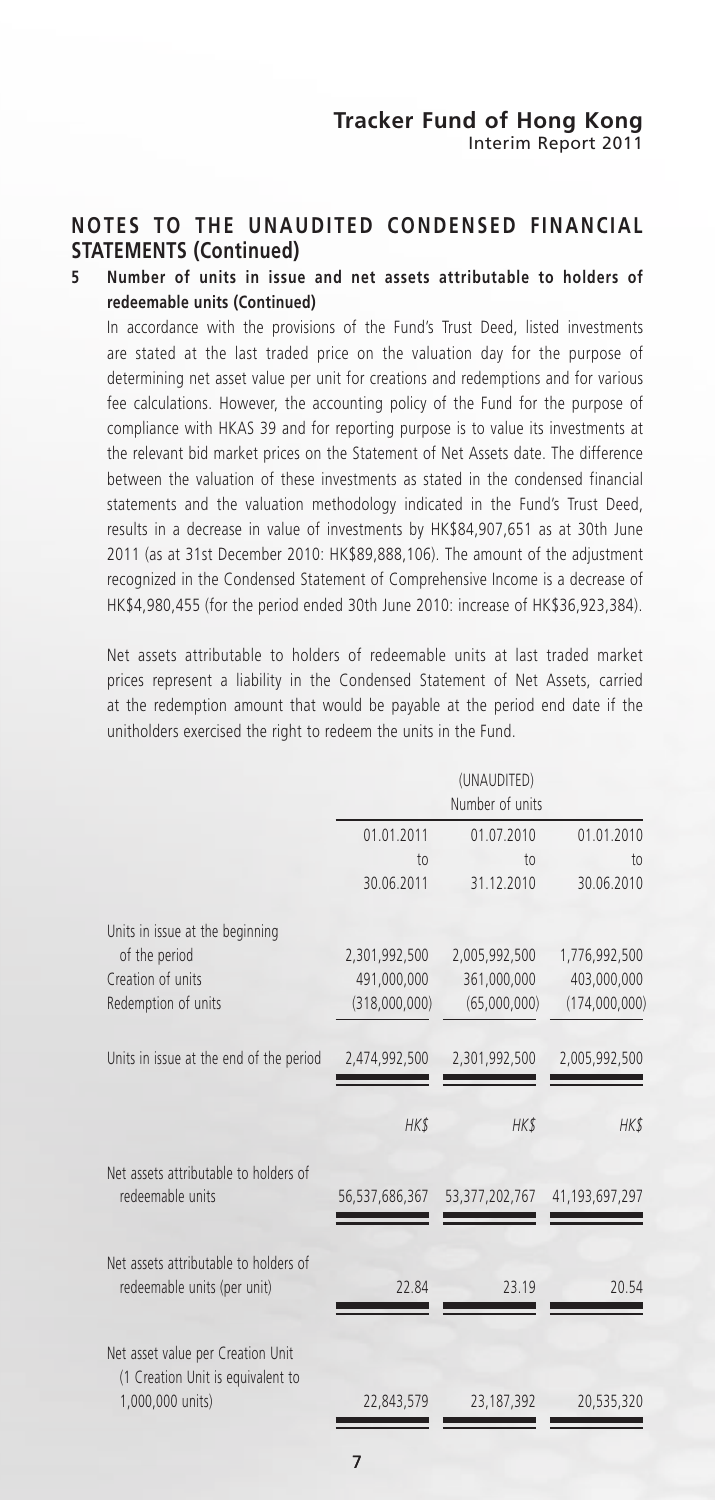# **NOTES TO THE UNAUDITED CONDENSED FINANCIAL STATEMENTS (Continued)**

#### **6 Taxation**

No provision for Hong Kong profits tax has been made as the interest, dividend income and realized gains on disposal of investments of the Fund are excluded from the charge to profits tax under Sections 14, 26 or 26A of the Hong Kong Inland Revenue Ordinance.

The Fund invests in shares of companies in People's Republic of China ("PRC") listed on the Hong Kong Stock Exchange ("H-shares"). Under the PRC Corporate Income Tax Law, the Fund may be liable to pay PRC tax on the capital gains realized in the trading of H-shares. However, no provision was made for taxation from such gains in the financial statements as the Trustee and Manager believe that the Fund can sustain a position for not filing a tax return based on the existing tax regulations and that the enforcement of China tax on capital gains is not probable.

Withholding tax was charged on dividend income received from H-shares during the period.

#### **7 Transactions with the related parties/Manager and its Connected Persons**

Parties are considered to be related if one party has the ability to control the other party or exercise significant influence over the other party in making financial or operational decisions. Related parties of the Fund also include the Manager of the Fund and its connected persons. Connected Persons of the Manager are those as defined in the Code on Unit Trusts and Mutual Funds established by the Securities and Futures Commission of Hong Kong (the "SFC Code"). All transactions entered into during the period between the Fund and its related parties, including the Manager and its Connected Persons were carried out in the normal course of business and on normal commercial terms. To the best of the Manager's knowledge, the Fund does not have any other transactions with its related parties, including the Manager and its Connected Persons except for those disclosed below.

*(a) Manager's holding in the Fund*

The directors and officers of the Manager may transact in the units of the Fund as principal provided that prior written notice is provided to the Trustee. As at 30th June 2011, the directors and officers of the Manager together held 23,500 units in the Fund (as at 31st December 2010: 23,500 units).

#### *(b) Management fee*

The fee payable to the Manager is calculated at the following annual rates of the net asset value of the Fund on the last dealing day in the relevant quarter:

| For the first HK\$15 billion of the net asset value            | 0.050%    |
|----------------------------------------------------------------|-----------|
| For the next HK\$15 billion of the net asset value             | 0.045%    |
| For the next HK\$15 billion of the net asset value             | $0.030\%$ |
| Any amount by which the net asset value exceeds HK\$45 billion | 0.025%    |

The management fee is accrued daily and is payable quarterly in arrears.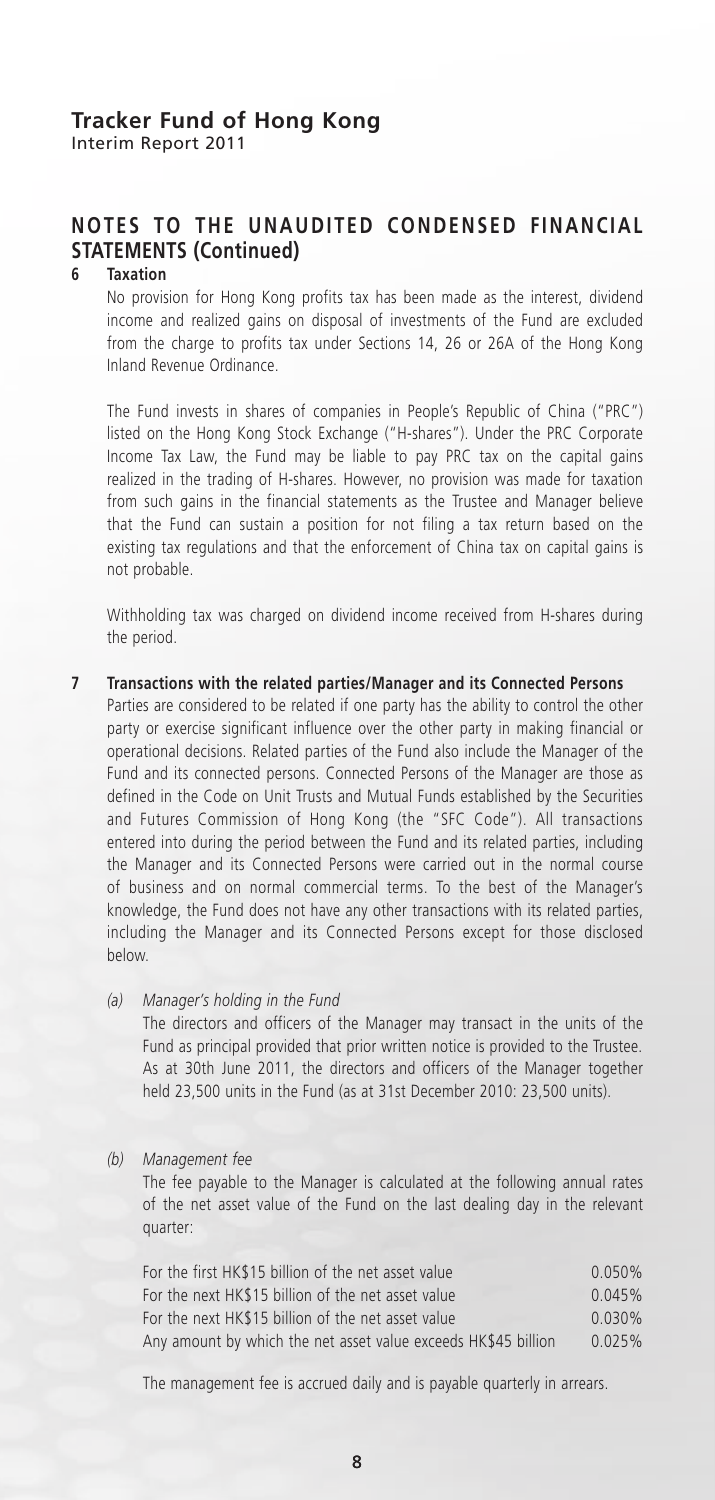### **NOTES TO THE UNAUDITED CONDENSED FINANCIAL STATEMENTS (Continued)**

### **7 Transactions with the related parties/Manager and its Connected Persons (Continued)**

#### *(c) Trustee fee*

The fee payable to the Trustee is calculated at the following annual rates of the net asset value of the Fund of the last dealing day in the relevant quarter:

| For the first HK\$15 billion of the net asset value            | 0.050% |
|----------------------------------------------------------------|--------|
| For the next HK\$15 billion of the net asset value             | 0.045% |
| For the next HK\$15 billion of the net asset value             | 0.030% |
| Any amount by which the net asset value exceeds HK\$45 billion | 0.025% |

The trustee fee is accrued daily and payable quarterly in arrears.

*(d) Bank balances*

Bank balances are maintained with the Trustee. Bank balances held with the Trustee as at 30th June 2011 was HK\$447,810,357 (as at 31st December 2010: HK\$89,961,441). No interest was earned on these bank balances during the periods ended 30th June 2011 and 2010 as they were placed in a non-interest bearing current account.

#### **8 Other fees**

*(a) Registrar fee*

The fee payable to the Registrar, Computershare Hong Kong, is calculated based on the number of unitholders on the register on the first business day of the relevant month at the following fee scale, subject to a monthly maximum aggregate registrar fee of HK\$1,000,000.

> *HK\$* (per month)

| For the first 2,000 Unitholders                                  | 10,000 |
|------------------------------------------------------------------|--------|
| For every additional 1,000 Unitholders up to 100,000 Unitholders | 2,200  |
| For every additional 1,000 Unitholders up to 200,000 Unitholders | 1.800  |
| For every additional 1,000 Unitholders up to 300,000 Unitholders | 1.500  |
| For every additional 1,000 Unitholders above 300,000 Unitholders | 1.200  |

In addition, the Registrar is reimbursed for all of its out-of-pocket expenses incurred in connection with performing its services.

The registrar fee is accrued daily and is payable monthly in advance.

*(b) Conversion agent fee*

The Conversion Agent, HK Conversion Agency Services Limited, received a monthly retainer fee of HK\$16,000 plus a transaction fee of HK\$12,000 for each creation or redemption application.

The conversion agent fee is accrued daily and payable monthly in arrears.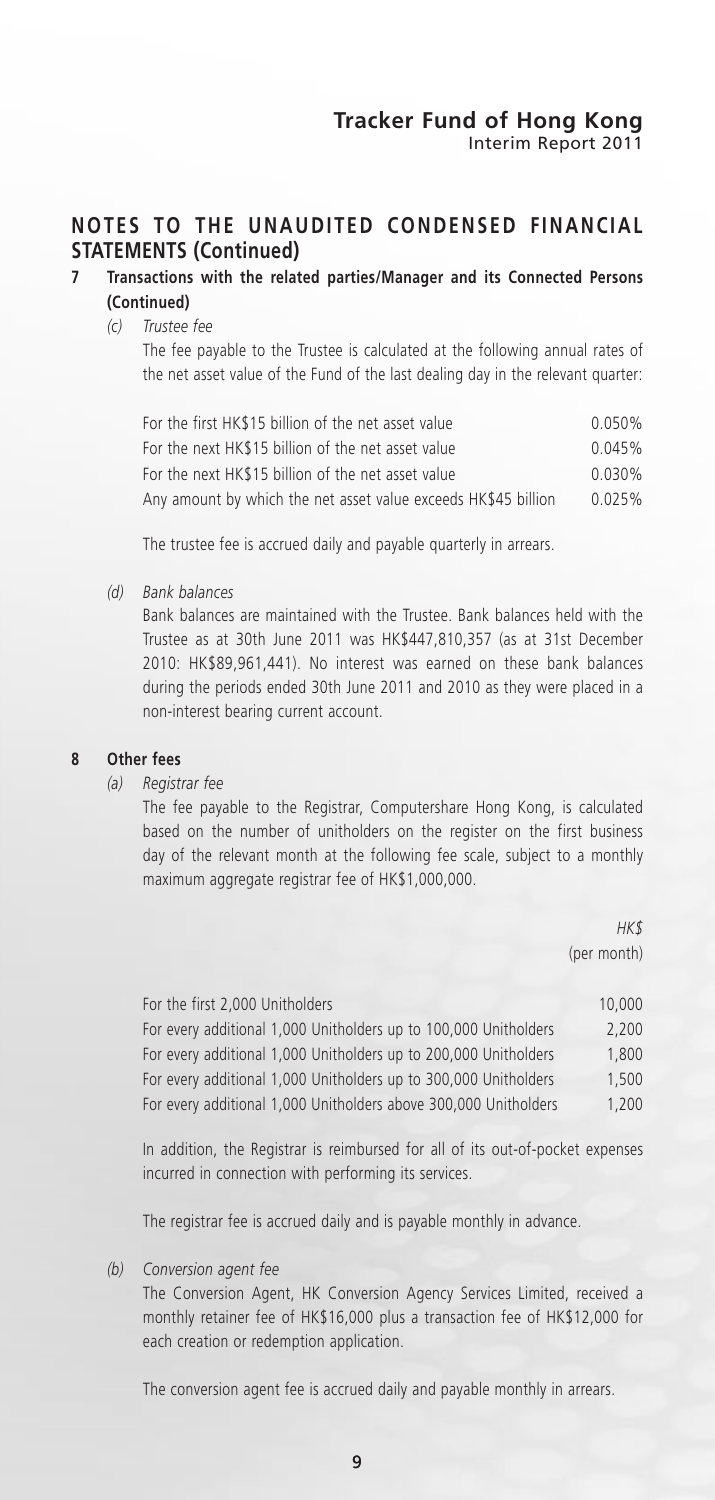# **NOTES TO THE UNAUDITED CONDENSED FINANCIAL STATEMENTS (Continued)**

# **8 Other fees (Continued)**

*(c) Index license fee*

The index license fee is calculated at the rate of 0.015% per annum on the daily average net asset value of the Fund, subject to a minimum of US\$10,000 per annum.

The index license fee is accrued daily and is payable quarterly in arrears.

#### **9 Major non-cash transactions**

In accordance with the Fund's Trust Deed, units are issued through an inkind creation of an Index Basket with the remaining balances in cash. For each Creation Unit (of 1,000,000 units), the Fund receives an Index Basket consisting of constituent shares as determined by the Manager on a daily basis. During the period, the Fund issued 491,000,000 units (for the period ended 30th June 2010: 403,000,000 units), totaling HK\$11,655,221,268 (for the period ended 30th June 2010: HK\$8,305,470,064) in exchange for Index Baskets consisting of investments valued at HK\$11,590,016,774 (for the period ended 30th June 2010: HK\$8,263,678,322) by the Manager with remaining balances in cash of HK\$65,204,494 (for the period ended 30th June 2010: HK\$41,791,742).

In accordance with the Fund's Trust Deed, units are redeemed in-kind with the remaining balances in cash. During the period, the Fund redeemed 318,000,000 units (for the period ended 30th June 2010: 174,000,000 units), totaling HK\$7,653,290,141(for the period ended 30th June 2010: HK\$3,886,242,015) in exchange for Index Baskets consisting of investments valued at HK\$7,623,545,183 (for the period ended 30th June 2010: HK\$3,868,748,094) by the Manager with remaining balances in cash of HK\$29,744,958 (for the period ended 30th June 2010: HK\$17,493,921).

#### **10 Soft dollar practices**

The Manager may effect transactions, provided that any such transaction is consistent with standards of "best execution", by or through the agency of another person for the account of the Fund with whom the Manager or any of its Connected Persons have an arrangement under which that party will from time to time provide to or procure for the Manager or any of its Connected Persons goods, services or other benefits (such as research and advisory services, computer hardware associated with specialized software or research services and performance measures) the nature of which is such that their provision can reasonably be expected to benefit the Fund as a whole and may contribute to an improvement in the performance of the Fund. For the avoidance of doubt, such goods and services may not include travel, accommodation, entertainment, general administrative goods or services, general office equipment or premises, membership fees, employees' salaries or direct money payments.

Since the inception of the Fund, the Manager had not participated in any soft dollar arrangements in respect of any transactions for the account of the Fund.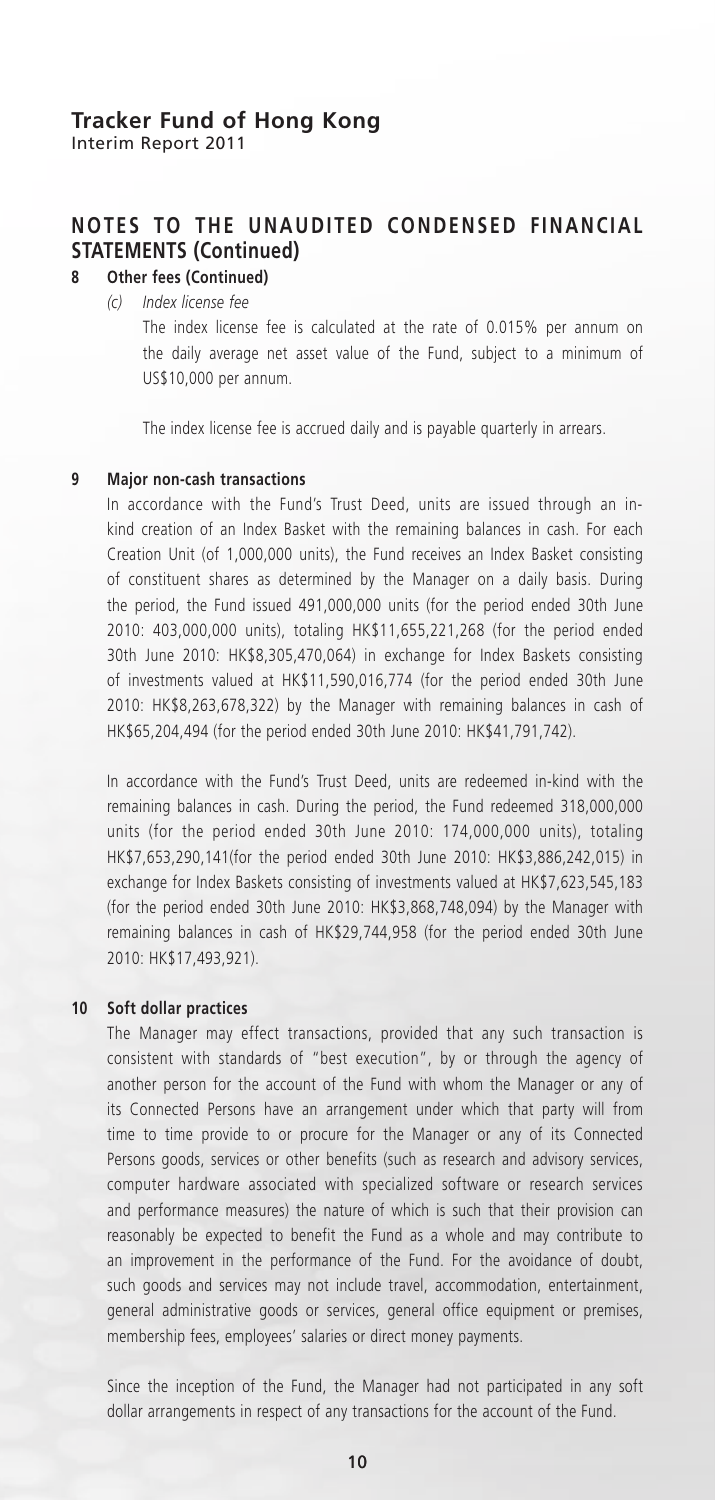# **NOTES TO THE UNAUDITED CONDENSED FINANCIAL STATEMENTS (Continued)**

### **11 Investment limitation and prohibitions under the SFC Code**

The SFC Code allows the Fund to invest in constituent securities issued by a single issuer for more than 10% of the Fund's net asset value provided that the investment is limited to any constituent securities that each accounts for more than 10% of the weighting of the Index and the Fund's holding of any such constituent securities may not exceed their respective weightings in the Index (except as a result of changes in the composition of the Index and the excess is transitional and temporary in nature).

Constituent securities that account for more than 10% of the net asset value of the Fund as at 30th June 2011 were as follows:

|                   |      | Respective weighting<br>in the Index $(\%)$ |            | % of net asset value |
|-------------------|------|---------------------------------------------|------------|----------------------|
|                   |      | 30.06.2011 31.12.2010                       | 30.06.2011 | 31.12.2010           |
| HSBC Holdings plc | 15.0 | 151                                         | 14.6       | 150                  |

During the period, the Hang Seng Index decreased by 2.77% (for the period ended 30th June 2010: decreased by 7.97%) and the net asset value per unit of the Fund decreased by 1.51% (for the period ended 30th June 2010: decreased by 6.72%).

#### **12 Distribution**

|                                        | (UNAUDITED) |             |
|----------------------------------------|-------------|-------------|
|                                        | 01.01.2011  | 01.01.2010  |
|                                        | to          | to          |
|                                        | 30.06.2011  | 30.06.2010  |
|                                        | HK\$        | HK\$        |
| Interim distribution                   |             |             |
| - HK\$0.12 on 1,890,992,500 units paid |             |             |
| on 28th May 2010                       |             | 226,919,100 |
| - HK\$0.13 on 2,405,992,500 units paid |             |             |
| on 1st June 2011                       | 312,779,025 |             |
|                                        |             |             |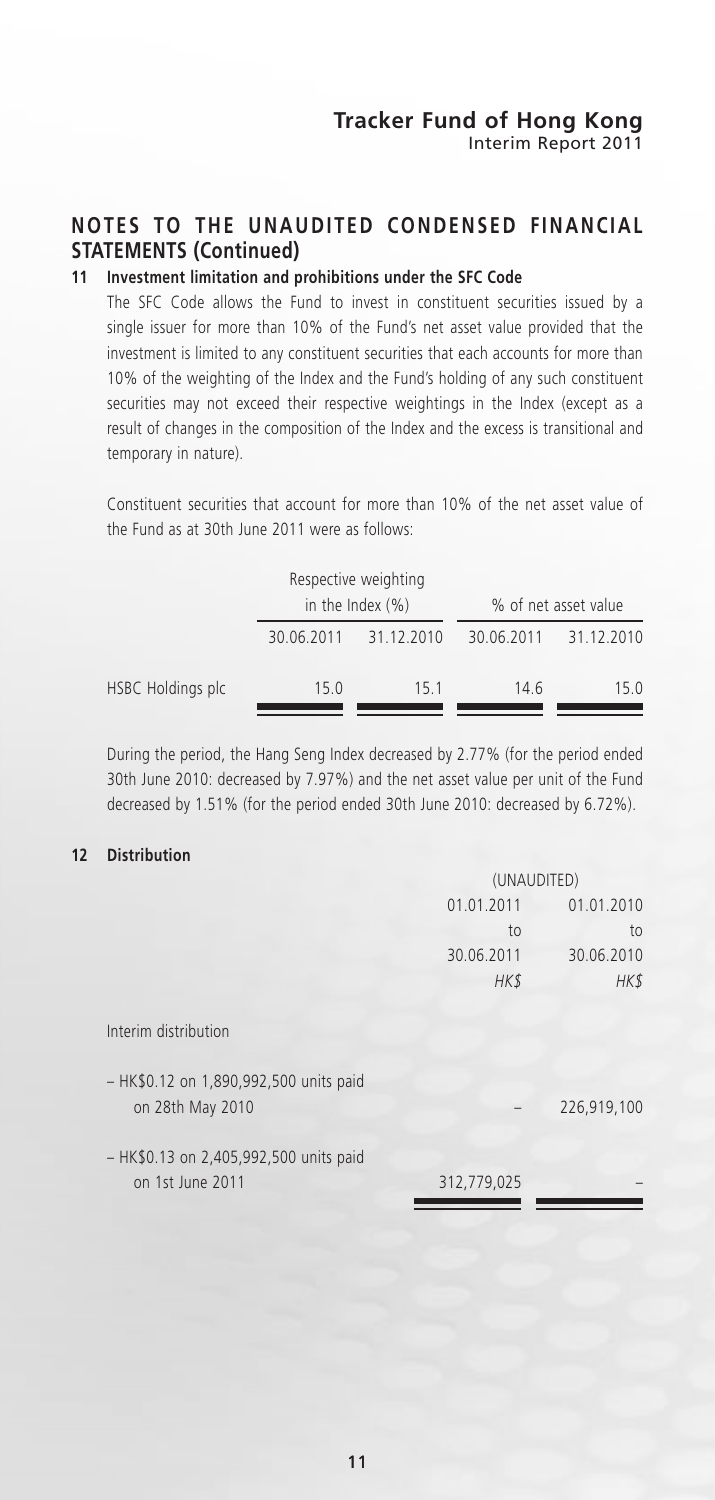# **NOTES TO THE UNAUDITED CONDENSED FINANCIAL STATEMENTS (Continued)**

#### **13 Segment information**

The Manager makes the strategic resource allocations on behalf of the Fund. The Fund has determined the operating segments based on the reports reviewed by the Manager, which are used to make strategic decisions.

The Manager is responsible for the Fund's entire portfolio and considers the business to have a single operating segment. The Manager's asset allocation decisions are based on a single, integrated investment strategy and the Fund's performance is evaluated on an overall basis.

The Fund trades in the constituent shares of the Hang Seng Index with the objective to provide investment results that closely correspond to the performance of the Index.

The internal reporting provided to the Manager for the Fund's assets, liabilities and performance is prepared on a consistent basis with the measurement and recognition principles of HKFRS.

There were no changes in the reportable segment during the period.

The Fund is domiciled in Hong Kong. All of the Fund's income is from investments in entities listed in Hong Kong.

The Fund has no assets classified as non-current assets. The Fund has a diversified portfolio of investments and no single investment accounts for more than 10% of the Fund's income. Please refer to note 11 for investment holdings account for more than 10% of the Fund's net assets

The Fund also has a diversified unitholder population. However, as at 30th June 2011 and 31st December 2010, there was one nominee company that held more than 10% of the Fund's net assets. The nominee company's holdings were 81.84% as at 30th June 2011 and 80.14% as at 31st December 2010.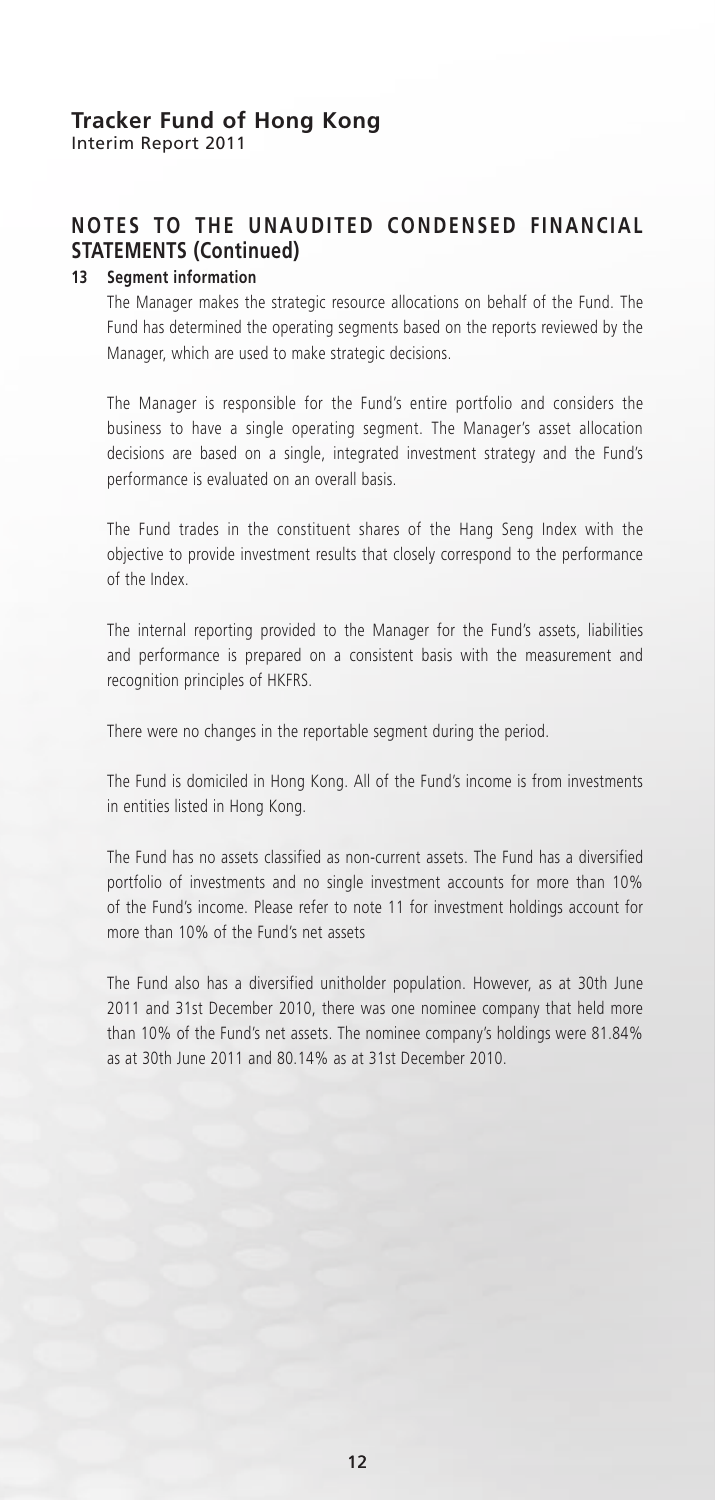Interim Report 2011

# **INVESTMENT PORTFOLIO**

*As at 30th June 2011*

|                                              | Holdings    | Fair value<br>HK\$ | % of net assets |
|----------------------------------------------|-------------|--------------------|-----------------|
| <b>Hong Kong</b>                             |             |                    |                 |
| Listed investments (98.30%)                  |             |                    |                 |
| Equities (98.30%)                            |             |                    |                 |
| Properties (9.26%)                           |             |                    |                 |
| Cheung Kong (Holdings) Ltd.                  | 12,383,807  | 1,405,562,094      | 2.49            |
| China Overseas Land & Investment Ltd.        | 36,529,626  | 606,391,792        | 1.07            |
| China Resources Land Ltd.                    | 16,855,888  | 235,982,432        | 0.42            |
| Hang Lung Properties Ltd.                    | 21,977,420  | 701,079,698        | 1.24            |
| Henderson Land Development Co. Ltd.          | 8,753,382   | 438,106,769        | 0.77            |
| Sino Land Co. Ltd.                           | 23,509,244  | 292,925,180        | 0.52            |
| Sun Hung Kai Properties Ltd.                 | 13,743,323  | 1,557,118,496      | 2.75            |
|                                              |             | 5,237,166,461      | 9.26            |
| Finance (46.01%)                             |             |                    |                 |
| AIA Group Ltd.                               | 75,157,642  | 2,025,498,452      | 3.58            |
| Bank of China Ltd.                           | 559,128,105 | 2,119,095,518      | 3.75            |
| BOC Hong Kong (Holdings) Ltd.                | 33,080,948  | 745,975,377        | 1.32            |
| Bank of Communications Co. Ltd.              | 59,278,645  | 441,033,119        | 0.78            |
| Bank of East Asia Ltd.                       | 13,711,236  | 438,073,990        | 0.77            |
| China Construction Bank Corporation          | 536,000,598 | 3,457,203,857      | 6.11            |
| China Life Insurance Co. Ltd.                | 66,324,535  | 1,760,916,404      | 3.11            |
| Hang Seng Bank Ltd.                          | 6,836,400   | 847,029,960        | 1.50            |
| Hong Kong Exchanges and Clearing Ltd.        | 9,128,277   | 1,488,821,979      | 2.63            |
| <b>HSBC Holdings plc</b>                     | 107,358,296 | 8,266,588,792      | 14.64           |
| Industrial and Commercial Bank of China Ltd. | 541,784,078 | 3,196,526,060      | 5.65            |
| Ping An Insurance (Group) Co. of China Ltd.  | 15,276,733  | 1,224,430,150      | 2.17            |
|                                              |             | 26,011,193,658     | 46.01           |
| Utilities (5.02%)                            |             |                    |                 |
| China Resources Power Holdings Co. Ltd.      | 16,892,486  | 254,738,689        | 0.45            |
| CLP Holdings Ltd.                            | 16,132,564  | 1,110,727,031      | 1.96            |
| Hong Kong and China Gas Co. Ltd.             | 42,376,761  | 747,526,064        | 1.32            |
| Power Assets Holdings Ltd.                   | 12,401,697  | 727,359,529        | 1.29            |
|                                              |             | 2,840,351,313      | 5.02            |
|                                              |             |                    |                 |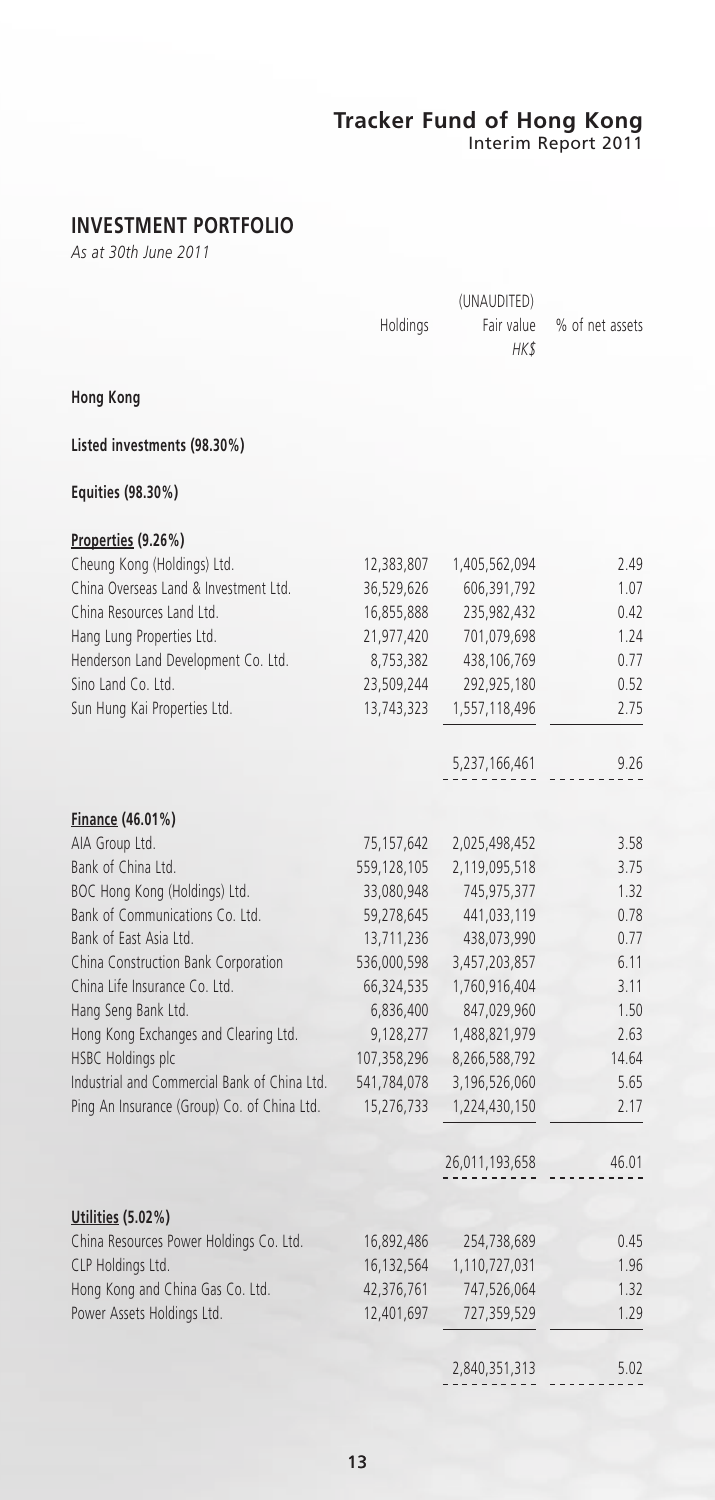Interim Report 2011

# **INVESTMENT PORTFOLIO (Continued)**

*As at 30th June 2011*

|                                        | Holdings    | Fair value     | % of net assets |
|----------------------------------------|-------------|----------------|-----------------|
|                                        |             | HK\$           |                 |
|                                        |             |                |                 |
| Commerce and Industry (38.01%)         |             |                |                 |
| Aluminum Corporation of China Ltd.     | 35,257,848  | 230,938,904    | 0.41            |
| Belle International Holdings Ltd.      | 41,469,525  | 674,294,477    | 1.19            |
| Cathay Pacific Airways Ltd.            | 10,549,984  | 189,688,712    | 0.34            |
| China Coal Energy Co. Ltd.             | 36,712,231  | 383,275,692    | 0.68            |
| China Merchants Holdings               |             |                |                 |
| (International) Co. Ltd.               | 9,890,541   | 296,221,703    | 0.52            |
| China Mobile Ltd.                      | 53,684,093  | 3,862,570,491  | 6.83            |
| China Petroleum & Chemical Corporation | 149,492,103 | 1,166,038,403  | 2.06            |
| China Resources Enterprise, Ltd.       | 10,720,183  | 338,221,774    | 0.60            |
| China Shenhua Energy Co. Ltd.          | 30,381,813  | 1,127,165,262  | 1.99            |
| China Unicom (Hong Kong) Ltd.          | 42,127,433  | 660,558,149    | 1.17            |
| CITIC Pacific Ltd.                     | 11,415,740  | 221,693,671    | 0.39            |
| CNOOC Ltd.                             | 159,322,312 | 2,893,293,186  | 5.12            |
| COSCO Pacific Ltd.                     | 14,546,221  | 197,828,606    | 0.35            |
| Esprit Holdings Ltd.                   | 11,527,343  | 277,808,966    | 0.49            |
| Hengan International Group Co. Ltd.    | 7,075,180   | 491,371,251    | 0.87            |
| Hutchison Whampoa Ltd.                 | 18,998,677  | 1,595,888,868  | 2.82            |
| Li & Fung Ltd.                         | 50,543,472  | 783,423,816    | 1.39            |
| MTR Corporation Ltd.                   | 12,901,741  | 354,797,878    | 0.63            |
| New World Development Co. Ltd.         | 21,287,962  | 249,920,674    | 0.44            |
| PetroChina Co. Ltd.                    | 188,084,081 | 2,132,873,479  | 3.77            |
| Swire Pacific Ltd. 'A'                 | 6,476,171   | 736,340,643    | 1.30            |
| Tencent Holdings Ltd.                  | 9,004,995   | 1,892,849,949  | 3.35            |
| Wharf (Holdings) Ltd.                  | 13,539,683  | 731,819,866    | 1.30            |
|                                        |             |                |                 |
|                                        |             | 21,488,884,420 | 38.01           |
| Total listed investments               |             | 55,577,595,852 | 98.30           |
| Total investments, at cost             |             | 48,259,255,290 |                 |

 $\hspace{1.5cm} =$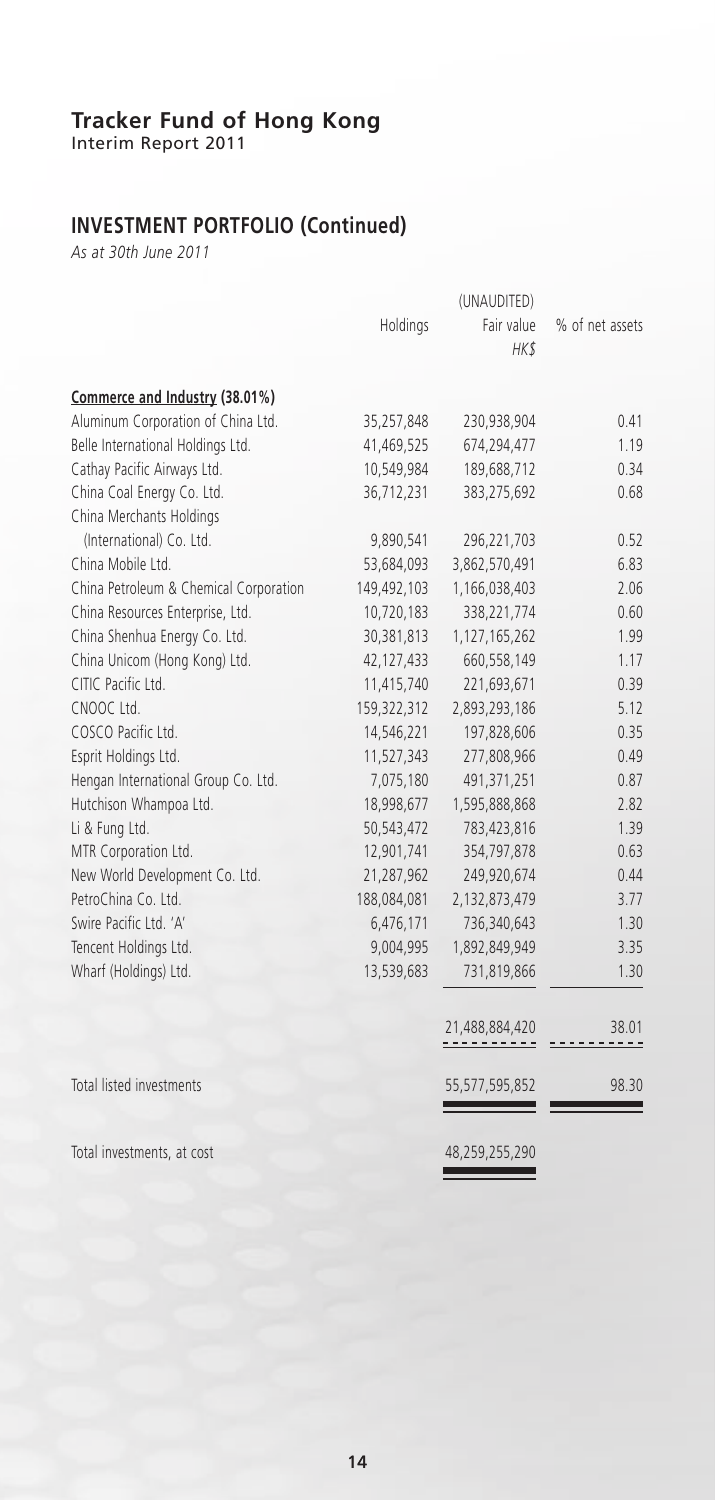# **STATEMENT OF MOVEMENTS IN INVESTMENT PORTFOLIO**

*For the period ended 30th June 2011*

|                                                                  | (UNAUDITED)<br>Holdings |             |                 |             |
|------------------------------------------------------------------|-------------------------|-------------|-----------------|-------------|
|                                                                  | 31.12.2010              | Additions   | Disposals       | 30.06.2011  |
| <b>Hong Kong</b><br><b>Listed investments</b><br><b>Equities</b> |                         |             |                 |             |
| <b>Properties</b>                                                |                         |             |                 |             |
| Cheung Kong (Holdings) Ltd.<br>China Overseas Land &             | 12,281,887              | 2,608,348   | (2,506,428)     | 12,383,807  |
| Investment Ltd.                                                  | 36,099,568              | 7,668,760   | (7, 238, 702)   | 36,529,626  |
| China Resources Land Ltd.                                        | 17,804,349              | 3,580,688   | (4, 529, 149)   | 16,855,888  |
| Hang Lung Properties Ltd.<br>Henderson Land Development          | 18,412,944              | 7,611,341   | (4,046,865)     | 21,977,420  |
| Co. Ltd.                                                         | 9,568,302               | 2,030,466   | (2,845,386)     | 8,753,382   |
| Newton Resources Ltd., Right                                     |                         | 125,998     | (125, 998)      |             |
| Sino Land Co. Ltd.                                               | 21,648,359              | 6,363,363   | (4, 502, 478)   | 23,509,244  |
| Sun Hung Kai Properties Ltd.                                     | 13,624,833              | 2,894,132   | (2,775,642)     | 13,743,323  |
| <b>Finance</b>                                                   |                         |             |                 |             |
| AIA Group Ltd.                                                   |                         | 75,492,075  | (334, 433)      | 75,157,642  |
| Bank of China Ltd.                                               | 554,145,624             | 117,703,832 | (112, 721, 351) | 559,128,105 |
| BOC Hong Kong (Holdings) Ltd.                                    | 32,693,349              | 6,944,691   | (6, 557, 092)   | 33,080,948  |
| Bank of Communications Co. Ltd.                                  | 58,586,601              | 12,444,806  | (11, 752, 762)  | 59,278,645  |
| Bank of East Asia Ltd.                                           | 14,426,075              | 3,056,788   | (3,771,627)     | 13,711,236  |
| China Construction Bank Corporation                              | 531,060,640             | 112,800,862 | (107, 860, 904) | 536,000,598 |
| China Life Insurance Co. Ltd.                                    | 65,745,873              | 13,965,262  | (13, 386, 600)  | 66,324,535  |
| Hang Seng Bank Ltd.                                              | 6,759,502               | 1,435,427   | (1,358,529)     | 6,836,400   |
| Hong Kong Exchanges and                                          |                         |             |                 |             |
| Clearing Ltd.                                                    | 9,047,618               | 1,921,941   | (1,841,282)     | 9,128,277   |
| HSBC Holdings plc<br>Industrial and Commercial Bank              | 100,651,300             | 26,105,600  | (19, 398, 604)  | 107,358,296 |
| of China Ltd.                                                    | 498,472,631             | 150,109,035 | (106, 797, 588) | 541,784,078 |
| Ping An Insurance (Group) Co.                                    |                         |             |                 |             |
| of China Ltd.                                                    | 15,153,535              | 3,217,978   | (3,094,780)     | 15,276,733  |
| <b>Utilities</b>                                                 |                         |             |                 |             |
| China Resources Power Holdings                                   |                         |             |                 |             |
| Co. Ltd.                                                         | 16,639,413              | 3,539,166   | (3, 286, 093)   | 16,892,486  |
| CLP Holdings Ltd.                                                | 15,949,011              | 3,386,823   | (3,203,270)     | 16,132,564  |
| Hong Kong and China Gas Co. Ltd.                                 | 38,073,766              | 12,196,393  | (7,893,398)     | 42,376,761  |
| Power Assets Holdings Ltd.                                       | 12,254,450              | 2,603,348   | (2,456,101)     | 12,401,697  |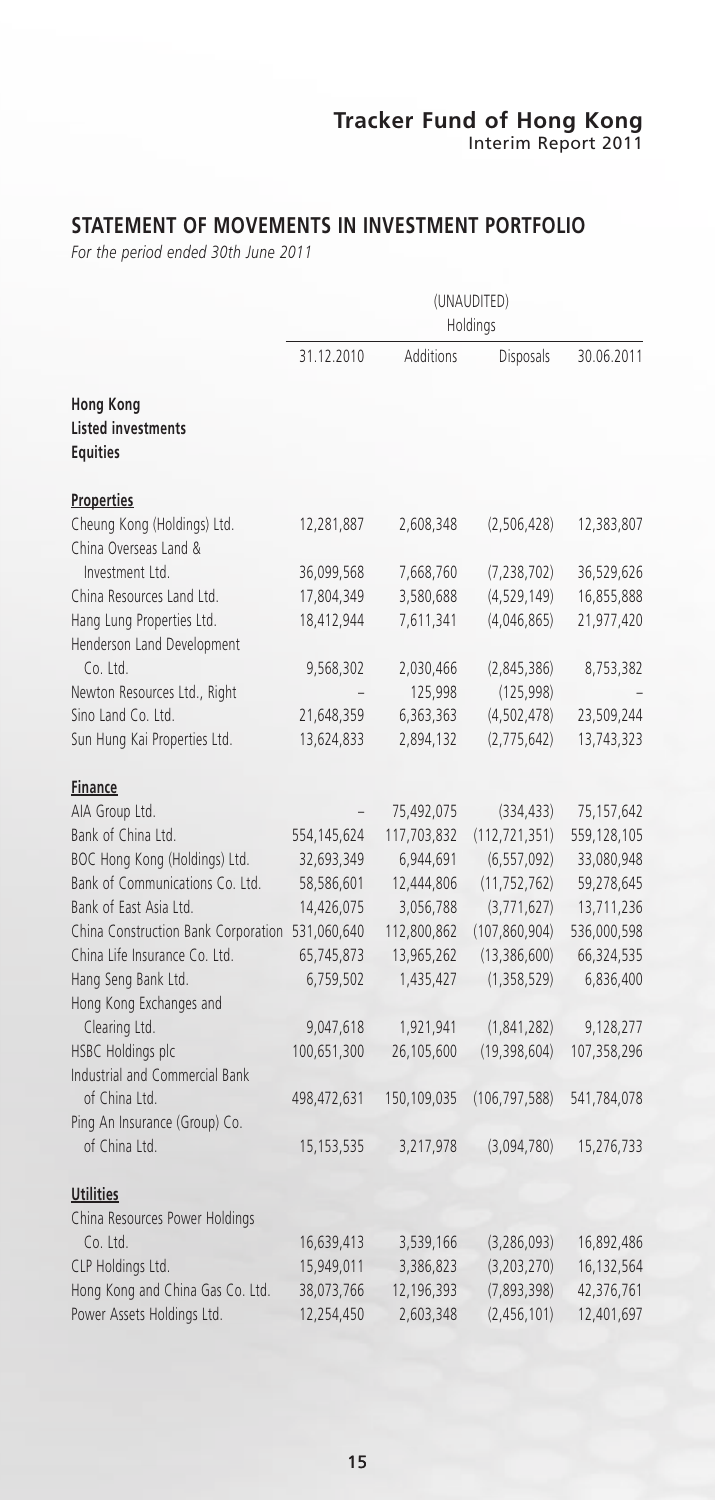Interim Report 2011

### **STATEMENT OF MOVEMENTS IN INVESTMENT PORTFOLIO (Continued)**

*For the period ended 30th June 2011*

|                                      | (UNAUDITED)<br>Holdings |            |                |             |  |
|--------------------------------------|-------------------------|------------|----------------|-------------|--|
|                                      | 31.12.2010              | Additions  | Disposals      | 30.06.2011  |  |
| Commerce and Industry                |                         |            |                |             |  |
| Aluminum Corporation of China Ltd.   | 34,847,658              | 7,401,920  | (6,991,730)    | 35,257,848  |  |
| Belle International Holdings Ltd.    | 40,810,023              | 8,705,983  | (8,046,481)    | 41,469,525  |  |
| Cathay Pacific Airways Ltd.          | 10,426,375              | 2,214,659  | (2,091,050)    | 10,549,984  |  |
| China Coal Energy Co. Ltd.           | 36,291,812              | 7,707,248  | (7, 286, 829)  | 36,712,231  |  |
| China Merchants Holdings             |                         |            |                |             |  |
| (International) Co. Ltd.             | 9,699,702               | 2,073,115  | (1,882,276)    | 9,890,541   |  |
| China Mobile Ltd.                    | 53,181,803              | 11,297,137 | (10, 794, 847) | 53,684,093  |  |
| China Petroleum & Chemical           |                         |            |                |             |  |
| Corporation                          | 148,268,538             | 31,492,665 | (30, 269, 100) | 149,492,103 |  |
| China Resources Enterprise, Ltd.     | 10,595,014              | 2,250,377  | (2, 125, 208)  | 10,720,183  |  |
| China Shenhua Energy Co. Ltd.        | 30,033,553              | 6,378,429  | (6,030,169)    | 30,381,813  |  |
| China Unicom (Hong Kong) Ltd.        | 41,638,207              | 8,843,961  | (8, 354, 735)  | 42,127,433  |  |
| CITIC Pacific Ltd.                   | 11,283,163              | 2,396,746  | (2, 264, 169)  | 11,415,740  |  |
| CNOOC Ltd.                           | 157,875,502             | 33,533,353 | (32,086,543)   | 159,322,312 |  |
| COSCO Pacific Ltd.                   | 14,378,775              | 3,053,352  | (2,885,906)    | 14,546,221  |  |
| Esprit Holdings Ltd.                 | 10,815,859              | 2,304,406  | (1, 592, 922)  | 11,527,343  |  |
| Foxconn International Holdings Ltd.  | 18,938,395              | 3,837,689  | (22, 776, 084) |             |  |
| Hengan International Group Co. Ltd.  |                         | 7,106,750  | (31, 570)      | 7,075,180   |  |
| Hutchison Whampoa Ltd.               | 18,837,323              | 4,000,692  | (3,839,338)    | 18,998,677  |  |
| Hutchison Port Holdings Trust, Right |                         | 1,828,800  | (1,828,800)    |             |  |
| Li & Fung Ltd.                       | 21,975,302              | 60,405,004 | (31, 836, 834) | 50,543,472  |  |
| Li & Fung Ltd., Temp Trading         |                         | 52,946,026 | (52, 946, 026) |             |  |
| MTR Corporation Ltd.                 | 12,741,984              | 2,707,902  | (2, 548, 145)  | 12,901,741  |  |
| New World Development Co. Ltd.       | 20,772,380              | 6,649,130  | (6, 133, 548)  | 21,287,962  |  |
| PetroChina Co. Ltd.                  | 186,423,411             | 39,597,395 | (37, 936, 725) | 188,084,081 |  |
| Swire Pacific Ltd. 'A'               | 6,397,216               | 1,359,357  | (1, 280, 402)  | 6,476,171   |  |
| Tencent Holdings Ltd.                | 8,879,985               | 1,906,551  | (1,781,541)    | 9,004,995   |  |
| Wharf (Holdings) Ltd.                | 12,167,482              | 3,994,978  | (2,622,777)    | 13,539,683  |  |
| Wharf (Holdings) Ltd., Right         |                         | 1,173,427  | (1, 173, 427)  |             |  |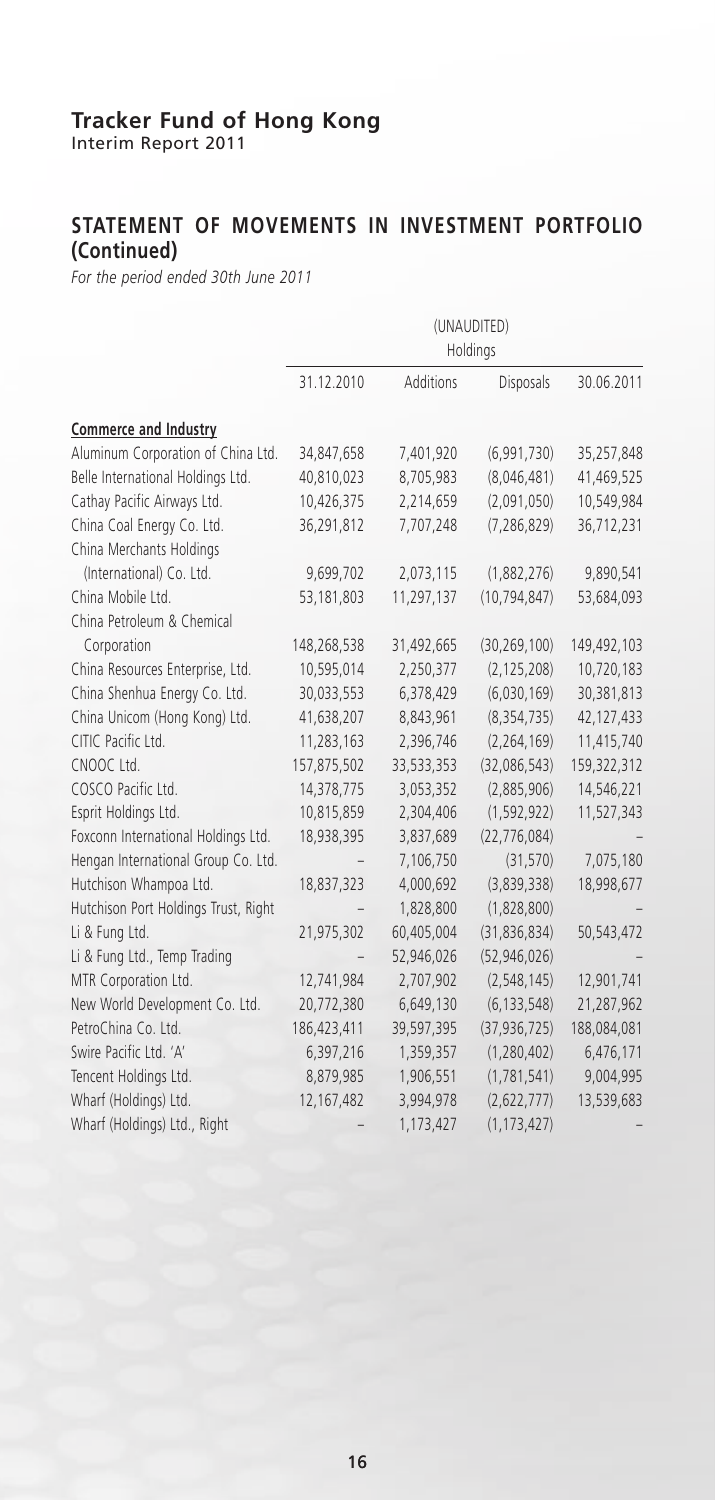Interim Report 2011

## **PERFORMANCE RECORD**

*For the period ended 30th June 2011*

### **Fund performance**

During the period, the Hang Seng Index decreased by 2.77% and the net asset value per unit of the Fund decreased by 1.51%.